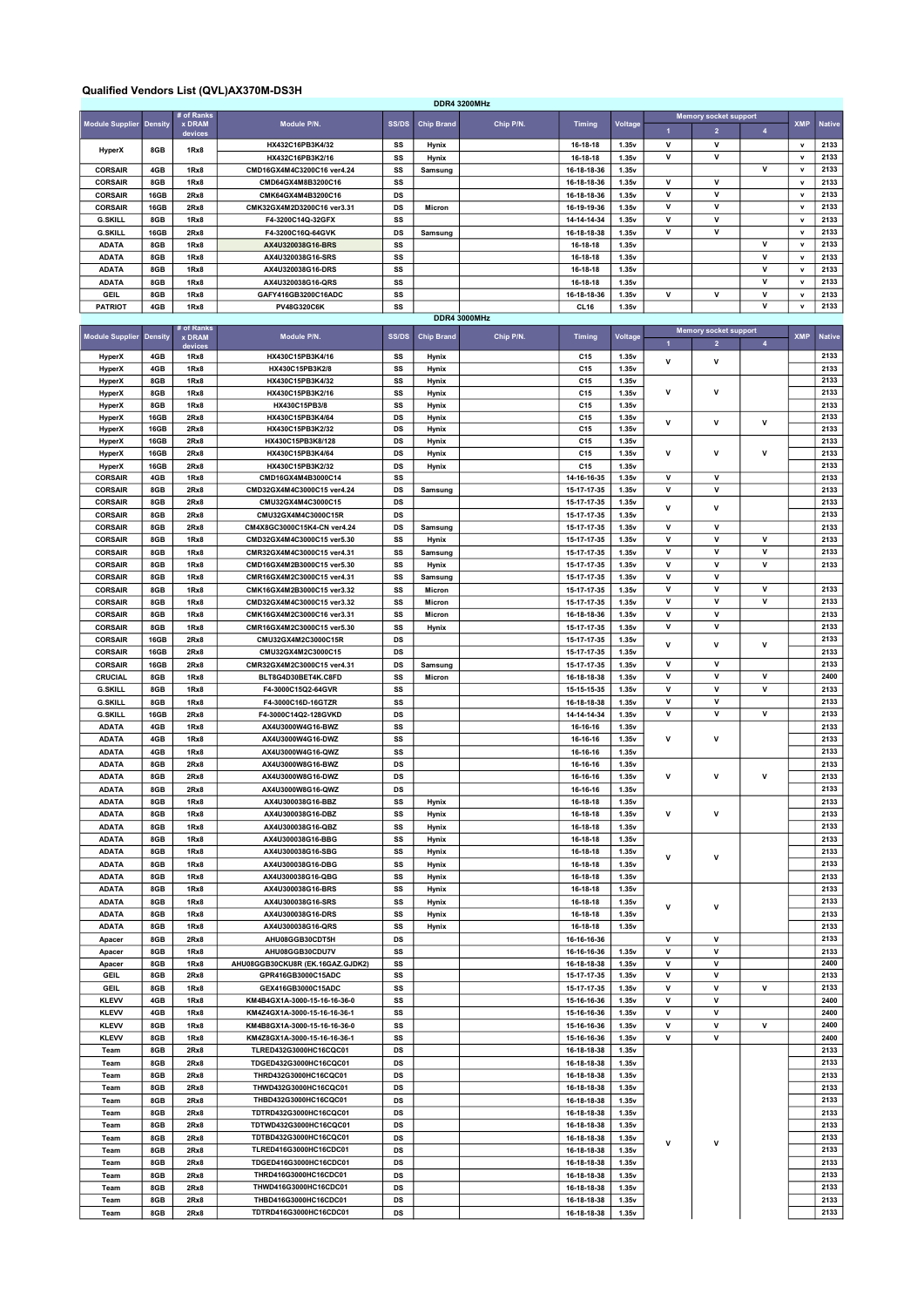| Team                           |                |                      |                                      |              |                   |                     |                            |                |                |                              |                         |                  |               |
|--------------------------------|----------------|----------------------|--------------------------------------|--------------|-------------------|---------------------|----------------------------|----------------|----------------|------------------------------|-------------------------|------------------|---------------|
|                                | 8GB            | 2Rx8                 | TDTWD416G3000HC16CDC01               | DS           |                   |                     | 16-18-18-38                | 1.35v          |                |                              |                         |                  | 2133          |
| Team                           | 8GB            | 2Rx8                 | TDTBD416G3000HC16CDC01               | DS           |                   |                     | 16-18-18-38                | 1.35v          |                |                              |                         |                  | 2133          |
| Team                           | 8GB            | 1Rx8                 | TF1D48G3000HC16CBK                   | SS           |                   |                     | 16-18-18-38                | 1.35v          | v              | V                            | v                       |                  | 2133          |
| V-Color                        | 8GB            | 1Rx8                 | TL48G30S816B                         | SS           |                   |                     |                            | 1.35v          | $\mathbf v$    | $\mathsf{v}$                 | $\mathsf{v}$            |                  | 2133          |
|                                |                |                      |                                      |              |                   |                     | CL <sub>16</sub>           |                |                |                              |                         |                  |               |
| V-Color                        | 8GB            | 1Rx8                 | TL48G30S816RGB                       | SS           |                   |                     | 16-18-18-38                | 1.35v          | V              | $\mathsf{v}$                 |                         |                  | 2133          |
| Neo Forza                      | 8GB            | 1Rx8                 | NMUD480E82-3000DC30                  | SS           | Hynix             |                     | 15-17-17-35                | 1.35v          |                |                              |                         |                  | 2133          |
| Neo Forza                      | 8GB            | 1Rx8                 | NMUD480E82-3000DA30                  | SS           | Hynix             |                     | 15-17-17-35                | 1.35v          |                |                              |                         |                  | 2133          |
| Neo Forza                      | 8GB            | 1Rx8                 | NMUD480E82-3000DB30                  | SS           | Hynix             |                     | 15-17-17-35                | 1.35v          | v              | v                            |                         |                  | 2133          |
|                                |                |                      |                                      |              |                   |                     |                            |                |                |                              |                         |                  |               |
| Neo Forza                      | 8GB            | 1Rx8                 | NMUD480E82-3000DD30                  | SS           | Hynix             |                     | 15-17-17-35                | 1.35v          |                |                              |                         |                  | 2133          |
| Neo Forza                      | 8GB            | 1Rx8                 | NMUD480E81-3000DC30                  | SS           | Hynix             |                     | 15-17-17-35                | 1.35v          |                |                              |                         |                  | 2133          |
| Neo Forza                      | 8GB            | 1Rx8                 | NMUD480E81-3000DA30                  | SS           | Hynix             |                     | 15-17-17-35                | 1.35v          |                |                              |                         |                  | 2133          |
| Neo Forza                      | 8GB            | 1Rx8                 | NMUD480E81-3000DB30                  | SS           | Hynix             |                     | 15-17-17-35                | 1.35v          | ٧              | $\mathsf{v}$                 |                         |                  | 2133          |
|                                |                |                      | NMUD480E81-3000DD30                  |              |                   |                     |                            |                |                |                              |                         |                  | 2133          |
| Neo Forza                      | 8GB            | 1Rx8                 |                                      | SS           | Hynix             |                     | 15-17-17-35                | 1.35v          |                |                              |                         |                  |               |
|                                |                |                      |                                      |              |                   | <b>DDR4 2933MHz</b> |                            |                |                |                              |                         |                  |               |
|                                |                | # of Ranks<br>x DRAM | Module P/N.                          | <b>SS/DS</b> | <b>Chip Brand</b> | Chip P/N.           |                            | <b>Voltage</b> |                | <b>Memory socket support</b> |                         | <b>XMP</b>       | <b>Native</b> |
| <b>Module Supplier</b>         | <b>Density</b> | devices              |                                      |              |                   |                     | <b>Timing</b>              |                | $\overline{1}$ | $\overline{\mathbf{2}}$      | $\overline{\mathbf{4}}$ |                  |               |
| <b>CORSAIR</b>                 | 16GB           | 2Rx8                 | CMK128GX4M8Z2933C16 ver 4.31         | DS           | Samsung           |                     | 16-18-18-36                | 1.35           | ٧              | ٧                            | ۷                       | v                | 2133          |
|                                |                |                      |                                      |              |                   | <b>DDR4 2800MHz</b> |                            |                |                |                              |                         |                  |               |
|                                |                | # of Ranks           |                                      |              |                   |                     |                            |                |                |                              |                         |                  |               |
| <b>Module Supplier</b>         | <b>Density</b> | x DRAM               | Module P/N.                          | <b>SS/DS</b> | <b>Chip Brand</b> | Chip P/N.           | <b>Timing</b>              | <b>Voltage</b> |                | <b>Memory socket support</b> |                         | <b>XMP</b>       | <b>Native</b> |
|                                |                | devices              |                                      |              |                   |                     |                            |                | $\blacksquare$ | $\overline{2}$               | 4                       |                  |               |
| <b>CORSAIR</b>                 | 4GB            | 1Rx8                 | CMK16GX4M4A2800C16                   | SS           | Hynix             |                     | 16-18-18-36                | 1.2v           |                |                              |                         | $\mathbf v$      | 2133          |
|                                |                |                      |                                      |              |                   |                     |                            |                | v              | v                            |                         | v                | 2133          |
| <b>CORSAIR</b>                 | 4GB            | 1Rx8                 | CMK16GX4M4A2800C16R                  | SS           | Hynix             |                     | 16-18-18-36                | 1.2v           |                |                              |                         |                  |               |
| <b>CORSAIR</b>                 | 4GB            | 1Rx8                 | CMK16GX4M4A2800C16B                  | SS           | Hynix             |                     | 16-18-18-36                | 1.2v           |                |                              |                         | $\mathbf v$      | 2133          |
| <b>CORSAIR</b>                 | 8GB            | 2Rx8                 | CMK64GX4M8B2800C14                   | DS           |                   |                     | 14-16-16-36                | 1.35v          | V              | v                            | v                       | $\mathbf v$      | 2133          |
| <b>CORSAIR</b>                 | 8GB            | 2Rx8                 | CMD64GX4M8B2800C14                   | DS           |                   |                     | 14-16-16-36                | 1.35v          | V              | v                            | $\mathsf{v}$            | v                | 2133          |
|                                |                |                      |                                      |              |                   |                     |                            |                |                |                              |                         |                  |               |
| <b>CORSAIR</b>                 | 16GB           | 2Rx8                 | CMD128GX4M8B2800C14 ver5.39          | DS           | Hynix             |                     | 14-16-16-36                | 1.35v          | V              | $\mathsf{v}$                 | $\mathsf{v}$            | $\mathbf v$      | 2133          |
| <b>CORSAIR</b>                 | 16GB           | 2Rx8                 | CMD32GX4M2B2800C14                   | DS           |                   |                     | 14-16-16-36                | 1.35v          | v              | v                            |                         | $\mathbf v$      | 2133          |
| <b>CORSAIR</b>                 | 16GB           | 2Rx8                 | CMK64GX4M4B2800C14 ver 4.31          | DS           | Samsung           |                     | 14-16-16-36                | 1.35v          | V              | V                            | v                       | v                | 2133          |
|                                |                |                      |                                      |              |                   |                     |                            |                |                |                              |                         |                  |               |
| <b>G.SKILL</b>                 | 16GB           | 2Rx8                 | F4-2800C15Q2-128GRKD                 | DS           |                   |                     | 15-15-15-35                | 1.35v          | V              | $\mathsf{v}$                 | $\mathsf{v}$            | $\mathbf v$      | 2133          |
| <b>ADATA</b>                   | 4GB            | 1Rx8                 | AX4U2800W4G17-BRZ                    | SS           | Hynix             |                     | 17-17-17-36                | 1.2v           |                |                              |                         | v                | 2133          |
| <b>ADATA</b>                   | 4GB            | 1Rx8                 | AX4U2800W4G17-DRZ                    | SS           | Hynix             |                     | 17-17-17-36                | 1.2v           | V              | V                            | v                       | v                | 2133          |
|                                |                |                      |                                      |              |                   |                     |                            |                |                |                              |                         |                  |               |
| <b>ADATA</b>                   | 4GB            | 1Rx8                 | AX4U2800W4G17-QRZ                    | SS           | Hynix             |                     | 17-17-17-36                | 1.2v           |                |                              |                         | $\mathbf{v}$     | 2133          |
| <b>ADATA</b>                   | 8GB            | 1Rx8                 | AX4U280038G17-BRZ                    | SS           | Hynix             |                     | 17-17-17                   | $1.2$          |                |                              |                         | v                | 2133          |
| <b>ADATA</b>                   | 8GB            | 1Rx8                 | AX4U280038G17-DRZ                    | SS           | Hynix             |                     | 17-17-17                   | $1.2$          | v              | V                            | v                       | $\mathbf v$      | 2133          |
|                                |                |                      |                                      |              |                   |                     |                            |                |                |                              |                         | v                | 2133          |
| <b>ADATA</b>                   | 8GB            | 1Rx8                 | AX4U280038G17-QRZ                    | SS           | Hynix             |                     | 17-17-17                   | $1.2$          |                |                              |                         |                  |               |
| <b>ADATA</b>                   | 8GB            | 2Rx8                 | AX4U2800W8G17-BRD                    | DS           | Hynix             |                     | 17-17-17                   | $1.2$          |                |                              |                         | v                | 2133          |
| <b>ADATA</b>                   | 8GB            | 2Rx8                 | AX4U2800W8G17-DRD                    | DS           | Hynix             |                     | 17-17-17                   | $1.2$          | v              | V                            |                         | $\mathbf v$      | 2133          |
|                                |                |                      |                                      |              |                   |                     |                            |                |                |                              |                         | $\mathbf{v}$     | 2133          |
| <b>ADATA</b>                   | 8GB            | 2Rx8                 | AX4U2800W8G17-QRD                    | DS           | Hynix             |                     | 17-17-17                   | $1.2$          |                |                              |                         |                  |               |
| <b>ADATA</b>                   | 16GB           | 2Rx8                 | AX4U2800316G16-BRD                   | DS           | Hynix             |                     | 16-16-16                   | $1.2$          |                |                              |                         | v                | 2133          |
| <b>ADATA</b>                   | 16GB           | 2Rx8                 | AX4U2800316G16-DRD                   | DS           | Hynix             |                     | 16-16-16                   | $1.2$          | ٧              | $\mathsf{v}$                 | v                       | $\mathbf v$      | 2133          |
|                                |                |                      |                                      |              |                   |                     |                            |                |                |                              |                         |                  |               |
| <b>ADATA</b>                   | 16GB           | 2Rx8                 | AX4U2800316G16-QRD                   | DS           | Hynix             |                     | 16-16-16                   | $1.2$          |                |                              |                         | v                | 2133          |
| <b>KLEVV</b>                   | 4GB            | 1Rx8                 | KM4C4GX4N-2800-16-16-16-36-0         | SS           |                   |                     | 16-16-16-36                | 1.2v           | v              | V                            |                         | $\mathbf v$      | 2133          |
| <b>KLEVV</b>                   | 8GB            | 2Rx8                 | KM4C8GX4N-2800-16-16-16-36-0         | DS           |                   |                     | 16-16-16-36                | 1.2v           | v              | $\mathsf{v}$                 | $\mathsf{v}$            | $\mathbf v$      | 2133          |
|                                |                |                      |                                      |              |                   |                     |                            |                |                |                              |                         |                  |               |
| <b>KINGMAX</b>                 | 8GB            | 1Rx8                 | GLMG42F-18KIIA CJBR4                 | SS           |                   |                     |                            | 1.2v           | ٧              | v                            | v                       | v                | 2133          |
| <b>PATRIOT</b>                 | 4GB            | 1Rx8                 | PVE48G280C6KRD                       | SS           |                   |                     | CL <sub>16</sub>           | 1.2v           | v              | $\mathsf{v}$                 | v                       | $\mathbf v$      | 2133          |
| Team                           | 4GB            | 1Rx8                 | TLRED416G2800HC16CQC01               | SS           |                   |                     | 16-18-18-38                | 1.2v           |                |                              |                         | $\mathbf v$      | 2133          |
| Team                           | 4GB            | 1Rx8                 | TDGED416G2800HC16CQC01               | SS           |                   |                     | 16-18-18-38                | 1.2v           |                |                              |                         | v                | 2133          |
|                                |                |                      |                                      |              |                   |                     |                            |                | v              | v                            |                         |                  |               |
| Team                           | 4GB            | 1Rx8                 | TLRED48G2800HC16CDC01                | SS           |                   |                     | 16-18-18-38                | 1.2v           |                |                              |                         | $\mathbf v$      | 2133          |
| Team                           | 4GB            | 1Rx8                 | TDGED48G2800HC16CDC01                | SS           |                   |                     | 16-18-18-38                | 1.2v           |                |                              |                         | $\mathbf v$      | 2133          |
| Team                           | 8GB            | 2Rx8                 | TLRED432G2800HC16CQC01               | DS           |                   |                     | 16-18-18-38                | 1.2v           |                |                              |                         | v                | 2133          |
|                                |                |                      |                                      |              |                   |                     |                            |                |                |                              |                         |                  |               |
| Team                           | 8GB            | 2Rx8                 | TDGED432G2800HC16CQC01               | DS           |                   |                     | 16-18-18-38                | 1.2v           |                |                              |                         | $\mathbf v$      | 2133          |
| Team                           | 8GB            | 2Rx8                 | THRD432G2800HC16CQC01                | DS           |                   |                     | 16-18-18-38                | 1.2v           |                |                              |                         | v                | 2133          |
| Team                           | 8GB            | 2Rx8                 | THWD432G2800HC16CQC01                | DS           |                   |                     | 16-18-18-38                | 1.2v           |                |                              |                         | v                | 2133          |
| Team                           | 8GB            | 2Rx8                 | THBD432G2800HC16CQC01                | DS           |                   |                     | 16-18-18-38                | 1.2v           |                |                              |                         | $\mathbf{v}$     | 2133          |
|                                |                |                      |                                      |              |                   |                     |                            |                | v              | $\mathbf v$                  |                         |                  |               |
| Team                           | 8GB            |                      |                                      |              |                   |                     |                            |                |                |                              | v                       |                  |               |
|                                |                | 2Rx8                 | TLRED416G2800HC16CDC01               | DS           |                   |                     | 16-18-18-38                | 1.2v           |                |                              |                         | $\mathbf v$      | 2133          |
| Team                           | 8GB            | 2Rx8                 | TDGED416G2800HC16CDC01               | DS           |                   |                     | 16-18-18-38                | 1.2v           |                |                              |                         | v                | 2133          |
|                                |                |                      |                                      |              |                   |                     |                            |                |                |                              |                         |                  |               |
| Team                           | 8GB            | 2Rx8                 | THRD416G2800HC16CDC01                | DS           |                   |                     | 16-18-18-38                | 1.2v           |                |                              |                         | v                | 2133          |
| Team                           | 8GB            | 2Rx8                 | THWD416G2800HC16CDC01                | DS           |                   |                     | 16-18-18-38                | 1.2v           |                |                              |                         | v                | 2133          |
| Team                           | 8GB            | 2Rx8                 | THBD416G2800HC16CDC01                | DS           |                   |                     | 16-18-18-38                | 1.2v           |                |                              |                         | $\mathbf v$      | 2133          |
| Team                           | 16GB           | 2Rx8                 | THRD464G2800HC16CQC01                | DS           |                   |                     | 16-18-18-38                | 1.2v           |                |                              |                         | v                | 2133          |
|                                |                |                      |                                      |              |                   |                     |                            |                |                |                              |                         |                  |               |
| Team                           | 16GB           | 2Rx8                 | THWD464G2800HC16CQC01                | DS           |                   |                     | 16-18-18-38                | 1.2v           |                |                              |                         | v                | 2133          |
| Team                           | 16GB           | 2Rx8                 | THBD464G2800HC16CQC01                | <b>DS</b>    |                   |                     | 16-18-18-38                | 1.2v           |                |                              | v                       | v                | 2133          |
| Team                           | 16GB           | 2Rx8                 | THRD432G2800HC16CDC01                | DS           |                   |                     | 16-18-18-38                | 1.2v           |                |                              |                         | v                | 2133          |
|                                | 16GB           | 2Rx8                 | THWD432G2800HC16CDC01                | DS           |                   |                     |                            | 1.2v           |                |                              |                         | v                | 2133          |
| Team                           |                |                      |                                      |              |                   |                     | 16-18-18-38                |                |                |                              |                         |                  |               |
| Team                           | 16GB           | 2Rx8                 | THBD432G2800HC16CDC01                | DS           |                   |                     | 16-18-18-38                | 1.2v           |                |                              |                         | $\mathbf v$      | 2133          |
| Neo Forza                      | 8GB            | 1Rx8                 | NMUD480E82-2800EB30                  | SS           | Hynix             |                     | 19-26-26-46                | 1.2v           |                |                              |                         | v                | 2133          |
| Neo Forza                      | 8GB            | 1Rx8                 | NMUD480E82-2800EA30                  | SS           | Hynix             |                     | 19-26-26-46                | 1.2v           |                |                              |                         | $\mathbf v$      | 2133          |
|                                | 8GB            | 1Rx8                 | NMUD480E82-2800EC30                  | SS           |                   |                     |                            |                |                |                              | $\mathsf{v}$            |                  | 2133          |
| Neo Forza                      |                |                      |                                      |              | Hynix             |                     | 19-26-26-46                | 1.2v           |                |                              |                         | v                |               |
| Neo Forza                      | 8GB            | 1Rx8                 | NMUD480E82-2800ED30                  | SS           | Hynix             |                     | 19-26-26-46                | 1.2v           |                |                              |                         | v                | 2133          |
| Neo Forza                      | 16GB           | 2Rx8                 | NMUD416E82-2800EB30                  | DS           | Hynix             |                     | 19-26-26-46                | 1.2v           |                |                              |                         | $\mathbf v$      | 2133          |
| Neo Forza                      | 16GB           | 2Rx8                 | NMUD416E82-2800EA30                  | DS           | Hynix             |                     | 19-26-26-46                | 1.2v           |                |                              |                         | v                | 2133          |
|                                |                |                      |                                      |              |                   |                     |                            |                | ٧              | $\mathsf{v}$                 |                         |                  |               |
| Neo Forza                      | 16GB           | 2Rx8                 | NMUD416E82-2800EC30                  | DS           | Hynix             |                     | 19-26-26-46                | 1.2v           |                |                              |                         | v                | 2133          |
|                                |                |                      | NMUD416E82-2800EC30                  |              |                   |                     | 19-26-26-46                |                |                |                              |                         | $\mathbf v$      | 2133          |
| Neo Forza                      | 16GB           | 2Rx8                 |                                      | DS           | Hynix             |                     |                            | 1.2v           |                |                              |                         |                  |               |
|                                |                |                      |                                      |              |                   | <b>DDR4 2666MHz</b> |                            |                |                |                              |                         |                  |               |
|                                |                | # of Ranks           |                                      |              |                   |                     |                            |                |                | <b>Memory socket support</b> |                         |                  |               |
| <b>Module Supplier Density</b> |                | x DRAM               | Module P/N.                          | <b>SS/DS</b> | <b>Chip Brand</b> | Chip P/N.           | <b>Timing</b>              | Voltage        |                | $\overline{2}$               | 4                       | <b>XMP</b>       | <b>Native</b> |
|                                |                | devices              |                                      |              |                   |                     |                            |                |                |                              |                         |                  |               |
| HyperX                         | 4GB            | 1Rx8                 | HX426C15FBK4/16                      | SS           | <b>SKhynix</b>    |                     | CL <sub>15</sub>           | 1.2v           | ۷              | v                            | v                       | v                | 2666          |
| <b>HyperX</b>                  | 4GB            | 1Rx8                 | HX426C15FBK2/8                       | SS           | <b>SKhynix</b>    |                     | <b>CL15</b>                | 1.2v           | ٧              | v                            | v                       | v                | 2666          |
|                                | 4GB            | 1Rx8                 | HX426C15FB/4                         | SS           |                   |                     | <b>CL15</b>                | 1.2v           | v              | $\mathsf{v}$                 | v                       | $\mathbf v$      | 2666          |
| <b>HyperX</b>                  |                |                      |                                      |              | <b>SKhynix</b>    |                     |                            |                |                |                              |                         |                  |               |
| <b>HyperX</b>                  | 4GB            | 1Rx8                 | HX426C15FBK4/16                      | SS           | Micron            |                     | <b>CL15</b>                | 1.2v           | v              | v                            | v                       | v                | 2666          |
| <b>HyperX</b>                  | 4GB            | 1Rx8                 | HX426C15FBK2/8                       | SS           | Micron            |                     | <b>CL15</b>                | 1.2v           | ٧              | v                            | v                       | v                | 2666          |
| <b>HyperX</b>                  | 4GB            | 1Rx8                 | HX426C15FB/4                         | SS           | Micron            |                     | CL <sub>15</sub>           | 1.2v           | V              | $\mathsf{v}$                 | v                       | v                | 2666          |
|                                |                |                      |                                      |              |                   |                     |                            |                |                |                              |                         |                  |               |
| <b>HyperX</b>                  | 8GB            | 2Rx8                 | HX426C15FBK4/32                      | DS           | Micron            |                     | <b>CL15</b>                | 1.2v           | v              | v                            |                         | v                | 2666          |
| HyperX                         | 8GB            | 2Rx8                 | HX426C15FBK2/16                      | DS           | Micron            |                     | <b>CL15</b>                | 1.2v           | v              | v                            |                         | $\mathbf v$      | 2666          |
| <b>HyperX</b>                  | 8GB            | 2Rx8                 | HX426C15FB/8                         | DS           | Micron            |                     | <b>CL15</b>                | 1.2v           | v              | $\mathsf{v}$                 |                         | $\mathbf v$      | 2666          |
|                                |                |                      |                                      |              |                   |                     |                            |                |                |                              |                         |                  |               |
| <b>HyperX</b>                  | 8GB            | 1Rx8                 | HX426C16FB2K4/32                     | SS           | Hynix             |                     | CL <sub>16</sub>           | 1.2v           | v              | v                            |                         | v                | 2666          |
| <b>HyperX</b>                  | 8GB            | 1Rx8                 | HX426C16FB2K2/16                     | SS           | Hynix             |                     | <b>CL16</b>                | 1.2v           | $\mathsf{v}$   | v                            |                         | $\mathbf v$      | 2666          |
| HyperX                         | 8GB            | 1Rx8                 | HX426C16FB2/8                        | SS           | Hynix             |                     | <b>CL16</b>                | 1.2v           | ٧              | v                            |                         | v                | 2666          |
|                                |                |                      |                                      |              |                   |                     |                            |                | v              |                              |                         |                  |               |
| <b>HyperX</b><br><b>HyperX</b> | 8GB<br>8GB     | 1Rx8<br>1Rx8         | HX426C16FB2K4/32<br>HX426C16FB2K2/16 | SS<br>SS     | Micron<br>Micron  |                     | <b>CL16</b><br><b>CL16</b> | 1.2v<br>1.2v   | ٧              | v<br>v                       |                         | v<br>$\mathbf v$ | 2666<br>2666  |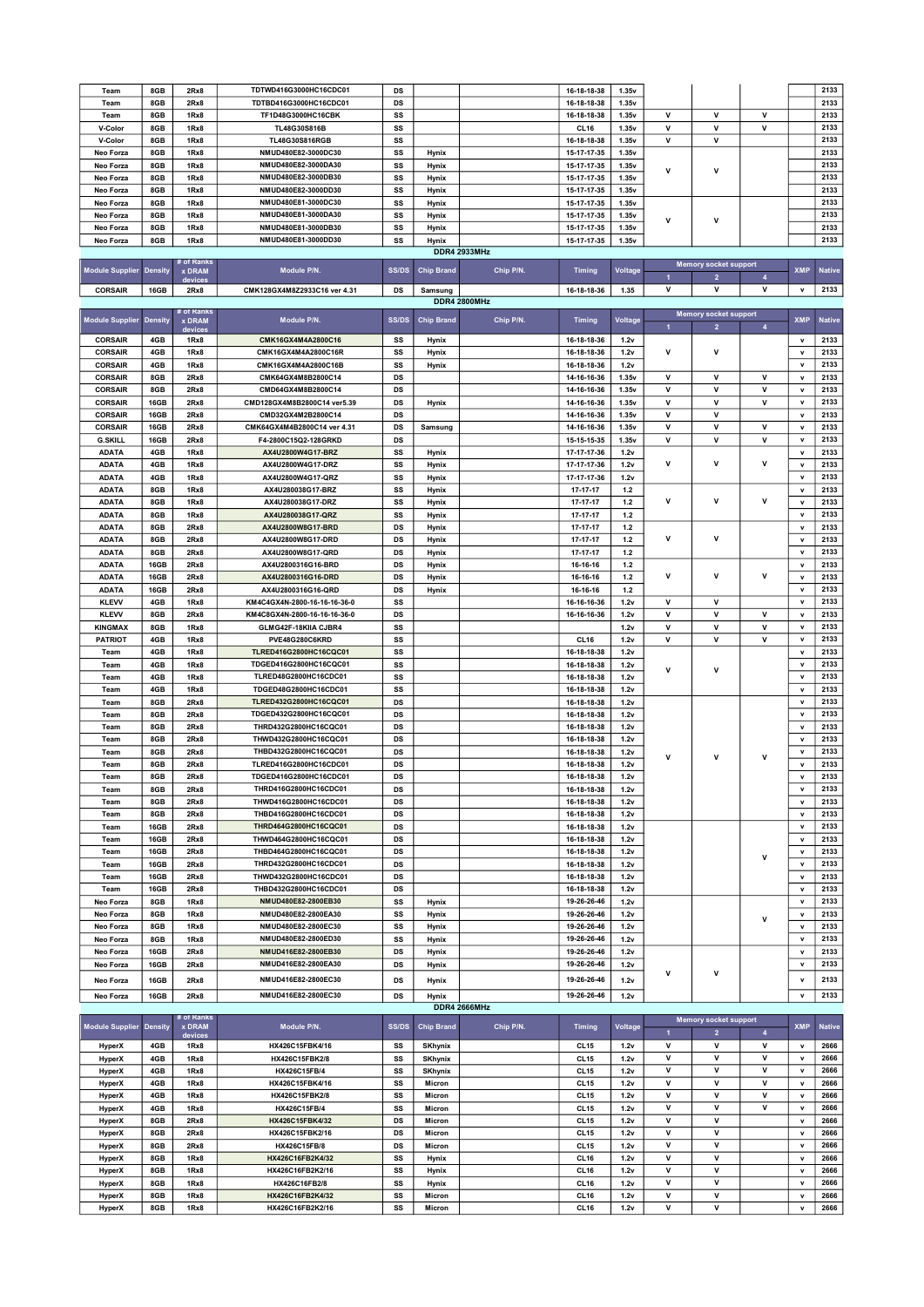| <b>HyperX</b>    | 8GB         | 1Rx8         | HX426C16FB2/8                 | SS        | Micron  | CL <sub>16</sub>                     | 1.2v         | v            | v                 |              | $\mathbf v$  | 2666         |
|------------------|-------------|--------------|-------------------------------|-----------|---------|--------------------------------------|--------------|--------------|-------------------|--------------|--------------|--------------|
| HyperX           | 8GB         | 1Rx8         | HX426C13PB3K4/32              | SS        | Hynix   | CL <sub>13</sub>                     | 1.35         | v            | $\mathsf{v}$      | $\mathsf{v}$ | $\mathbf v$  | 2400         |
|                  |             |              |                               |           |         |                                      |              |              |                   |              |              |              |
| HyperX           | 8GB         | 1Rx8         | HX426C13PB3K2/16              | SS        | Hynix   | CL <sub>13</sub>                     | 1.35         | v            | v                 | v            | v            | 2400         |
| <b>HyperX</b>    | 8GB         | 1Rx8         | HX426C13PB3/8                 | SS        | Hynix   | CL <sub>13</sub>                     | 1.35         | V            | v                 | V            | v            | 2400         |
| HyperX           | 16GB        | 2Rx8         | HX426C16FBK4/64               | DS        | Hynix   | <b>CL16</b>                          | 1.2v         | $\mathsf{v}$ | $\mathsf{v}$      | v            | $\mathbf{v}$ | 2666         |
| <b>HyperX</b>    | 16GB        | 2Rx8         | HX426C16FBK2/32               | DS        | Hynix   | CL <sub>16</sub>                     | 1.2v         | v            | v                 | v            | v            | 2666         |
| <b>HyperX</b>    | 16GB        | 2Rx8         | HX426C16FBK/16                | DS        | Hynix   | CL <sub>16</sub>                     | 1.2v         | v            | v                 | V            | v            | 2666         |
|                  |             |              |                               |           |         |                                      |              | $\mathsf{v}$ | v                 | v            |              | 2666         |
| HyperX           | 16GB        | 2Rx8         | HX426C16FWK4/64               | DS        | Hynix   | CL <sub>16</sub>                     | 1.2v         |              |                   |              | $\mathbf v$  |              |
| <b>HyperX</b>    | 16GB        | 2Rx8         | HX426C16FWK2/32               | DS        | Hynix   | CL <sub>16</sub>                     | 1.2v         | V            | v                 | v            | v            | 2666         |
| <b>HyperX</b>    | 16GB        | 2Rx8         | HX426C16FWK/16                | DS        | Hynix   | CL <sub>16</sub>                     | 1.2v         | ٧            | $\mathsf{v}$      | v            | $\mathbf v$  | 2666         |
| HyperX           | 16GB        | 2Rx8         | HX426C13PB3K4/64              | DS        | Hynix   | CL <sub>13</sub>                     | 1.35         | $\mathsf{v}$ | $\mathsf{v}$      | v            | v            | 2400         |
| <b>HyperX</b>    | 16GB        | 2Rx8         | HX426C13PB3K2/32              | DS        | Hynix   | CL <sub>13</sub>                     | 1.35         | ٧            | ۷                 | v            | v            | 2400         |
|                  |             |              |                               |           |         |                                      |              |              |                   |              |              |              |
| HyperX           | 16GB        | 2Rx8         | HX426C13PB3/16                | DS        | Hynix   | CL <sub>13</sub>                     | 1.35         | v            | v                 | v            | v            | 2400         |
| Kingston         | 8GB         | 1Rx8         | KVR26N19S8/8                  | SS        | Micron  | CL <sub>19</sub>                     | 1.2v         | V            | V                 | V            |              | 2666         |
| Kingston         | 8GB         | 1Rx8         | KVR26N19S8/8                  | SS        | Micron  | <b>CL19</b>                          | 1.2v         | v            | v                 | v            |              | 2666         |
| Kingston         | 16GB        | 2Rx8         | KVR26N19D8/16                 | DS        | Micron  | <b>CL19</b>                          | 1.2v         | ٧            | v                 | $\mathsf{v}$ |              | 2666         |
|                  |             |              |                               |           |         |                                      |              | V            | V                 | V            |              |              |
| Kingston         | 16GB        | 2Rx8         | KVR26N19D8/16                 | DS        | Micron  | CL <sub>19</sub>                     | 1.2v         |              |                   |              |              | 2666         |
| <b>CORSAIR</b>   | 4GB         | 1Rx8         | CMD8GX4M2A2666C15             | SS        |         | 15-17-17-35                          | 1.2v         | ٧            | v                 | v            | $\mathbf v$  | 2133         |
| <b>CORSAIR</b>   | 4GB         | 1Rx8         | CMK16GX4M4A2666C16 ver 3.21   | SS        | Micron  | 16-18-18-35                          | 1.2v         | v            | $\mathsf{v}$      | v            | v            | 2133         |
| <b>CORSAIR</b>   | 4GB         | 1Rx8         | CMK16GX4M4A2666C16B ver 3.21  | SS        | Micron  | 16-18-18-35                          | 1.2v         | V            | v                 | V            | v            | 2133         |
| <b>CORSAIR</b>   | 4GB         | 1Rx8         | CMK16GX4M4A2666C16R ver 3.21  | SS        | Micron  | 16-18-18-35                          | 1.2v         | v            | v                 | v            | $\mathbf v$  | 2133         |
|                  |             |              |                               |           |         |                                      |              |              |                   |              |              |              |
| <b>CORSAIR</b>   | 4GB         | 1Rx8         | CMV4GX4M1A2666C18             | SS        |         | 18-18-18-43                          | 1.2v         | v            | $\mathsf{v}$      | $\mathsf{v}$ |              | 2666         |
| <b>CORSAIR</b>   | 4GB         | 1Rx8         | CMK8GX4M2A2666C16 ver3.22     | SS        | Micron  | 16-18-18-35                          | 1.2v         | v            | v                 |              | v            | 2133         |
| <b>CORSAIR</b>   | 8GB         | 2Rx8         | CMK32GX4M4A2666C15            | DS        | Samsung | 15-17-17-35                          | 1.2v         | v            | v                 | v            | $\mathbf v$  | 2133         |
| <b>CORSAIR</b>   | 8GB         | 2Rx8         | CMD32GX4M4A2666C15            | DS        | Samsung | 15-17-17-35                          | 1.2v         | ٧            | v                 | $\mathsf{v}$ | v            | 2133         |
|                  |             |              |                               |           |         |                                      |              |              |                   |              |              |              |
| <b>CORSAIR</b>   | 8GB         | 2Rx8         | CMK16GX4M2A2666C16 ver4.23    | DS        | Samsung | 16-18-18-35                          | 1.2v         | V            | v                 | V            | v            | 2133         |
| <b>CORSAIR</b>   | 8GB         | 2Rx8         | CMK16GX4M2A2666C16Rver4.23    | DS        | Samsung | 16-18-18-35                          | 1.2v         | v            | v                 | v            | $\mathbf v$  | 2133         |
| <b>CORSAIR</b>   | 8GB         | 2Rx8         | CMK16GX4M2A2666C16W ver4.23   | DS        | Samsung | 16-18-18-35                          | 1.2v         | v            | v                 | v            | v            | 2133         |
| <b>CORSAIR</b>   | 8GB         | 2Rx8         | CMK64GX4M8A2666C16            | DS        | Samsung | 16-18-18-35                          | 1.2v         | v            | v                 | V            | v            | 2133         |
| <b>CORSAIR</b>   | 8GB         | 2Rx8         | CMU32GX4M4A2666C16 ver3.21    | DS        | Micron  | 16-18-18-35                          | 1.2v         | $\mathsf{v}$ | $\mathsf{v}$      | $\mathsf{v}$ | $\mathbf{v}$ | 2133         |
|                  |             |              |                               |           |         |                                      |              |              |                   |              |              |              |
| <b>CORSAIR</b>   | 8GB         | 2Rx8         | CMU32GX4M4A2666C16R ver3.21   | DS        | Micron  | 16-18-18-35                          | 1.2v         | v            | v                 | v            | v            | 2133         |
| <b>CORSAIR</b>   | 8GB         | 2Rx8         | CMK32GX4M4A2666C16 ver3.21    | DS        | Micron  | 16-18-18-35                          | 1.2v         | v            | v                 | $\mathsf{v}$ | v            | 2133         |
| <b>CORSAIR</b>   | 8GB         | 2Rx8         | CMK32GX4M4A2666C16B ver3.21   | DS        | Micron  | 16-18-18-35                          | 1.2v         | $\mathsf{v}$ | $\mathsf{v}$      | v            | $\mathbf v$  | 2133         |
| <b>CORSAIR</b>   | 8GB         | 2Rx8         | CMK32GX4M4A2666C16R ver .21   | DS        | Micron  | 16-18-18-35                          | 1.2v         | v            | v                 | V            | v            | 2133         |
|                  |             |              |                               |           |         |                                      |              |              |                   |              |              |              |
| <b>CORSAIR</b>   | 8GB         | 2Rx8         | CMK32GX4M4A2666C16W ver3.21   | DS        | Micron  | 16-18-18-35                          | 1.2v         | ٧            | v                 | v            | v            | 2133         |
| <b>CORSAIR</b>   | 8GB         | 1Rx8         | CMK32GX4M4A2666C16 ver5.30    | SS        | Hynix   | 16-18-18-35                          | 1.2v         | $\mathsf{v}$ | v                 | v            | $\mathbf{v}$ | 2133         |
| <b>CORSAIR</b>   | 8GB         | 1Rx8         | CMK32GX4M4A2666C16B ver5.30   | SS        | Hynix   | 16-18-18-35                          | 1.2v         | v            | v                 | V            | $\mathbf v$  | 2133         |
| <b>CORSAIR</b>   | 8GB         | 1Rx8         | CMK32GX4M4A2666C16R ver5.30   | SS        | Hynix   | 16-18-18-35                          | 1.2v         | ٧            | v                 | v            | v            | 2133         |
|                  |             |              |                               |           |         |                                      |              | V            | v                 | $\mathsf{v}$ |              | 2133         |
| <b>CORSAIR</b>   | 8GB         | 1Rx8         | CMK32GX4M4A2666C16W ver5.30   | SS        | Hynix   | 16-18-18-35                          | 1.2v         |              |                   |              | v            |              |
| <b>CORSAIR</b>   | 8GB         | 1Rx8         | CMK16GX4M2A2666C16 ver5.30    | DS        | Hynix   | 16-18-18-35                          | 1.2v         | V            | $\mathsf{v}$      | V            | $\mathbf v$  | 2133         |
| <b>CORSAIR</b>   | 8GB         | 1Rx8         | CMK16GX4M2A2666C16R ver5.30   | DS        | Hynix   | 16-18-18-35                          | 1.2v         | v            | v                 | v            | v            | 2133         |
| <b>CORSAIR</b>   | 8GB         | 1Rx8         | CMK16GX4M2A2666C16W ver5.30   | DS        | Hynix   | 16-18-18-35                          | 1.2v         | V            | v                 | V            | v            | 2133         |
|                  |             |              |                               |           |         |                                      |              | $\mathsf{v}$ |                   | V            |              |              |
| <b>CORSAIR</b>   | 8GB         | 1Rx8         | CMR64GX4M8A2666C16 ver5.30    | SS        | Hynix   | 16-18-18-35                          | 1.2v         |              | v                 |              | $\mathbf v$  | 2133         |
| <b>CORSAIR</b>   | 8GB         | 1Rx8         | CMR64GX4M2A2666C16 ver5.30    | SS        | Hynix   | 16-18-18-35                          | 1.2v         | v            | v                 | v            | v            | 2133         |
| <b>CORSAIR</b>   | 8GB         | 1Rx8         | CMK16GX4M2D2666C16 ver4.21    | SS        | Samsung | 16-18-18-35                          | 1.2v         | v            | v                 |              | v            | 2133         |
| <b>CORSAIR</b>   | 8GB         | 1Rx8         | CMV8GX4M1A2666C18             | SS        |         | 18-18-18-43                          | 1.2v         | v            | v                 |              |              | 2666         |
|                  |             |              |                               |           |         |                                      |              | v            | v                 | v            |              | 2133         |
| <b>CORSAIR</b>   | 16GB        | 2Rx8         | CMK32GX4M2A2666C16            | DS        |         | 16-18-18-35                          | 1.2v         |              |                   |              | $\mathsf{v}$ |              |
| <b>CORSAIR</b>   | 16GB        | 2Rx8         | CMK32GX4M2A2666C16R           | DS        |         | 16-18-18-35                          | 1.2v         | V            | v                 | v            | v            | 2133         |
| <b>CORSAIR</b>   | 16GB        | 2Rx8         | CMK32GX4M2A2666C16W           | DS        |         | 16-18-18-35                          | 1.2v         | v            | v                 | v            | $\mathbf v$  | 2133         |
| <b>CORSAIR</b>   | 16GB        | 2Rx8         | CMK64GX4M4A2666C16 ver 4.31   | DS        | Samsung | 16-18-18-35                          | 1.2v         | v            | v                 | v            | v            | 2133         |
| <b>CORSAIR</b>   | 16GB        |              |                               |           |         |                                      |              |              |                   |              |              |              |
|                  |             |              |                               |           |         |                                      |              |              |                   |              |              |              |
|                  |             | 2Rx8         | CMK64GX4M4A2666C16W ver 4.31  | DS        | Samsung | 16-18-18-35                          | 1.2v         | V            | v                 | V            | v            | 2133         |
| <b>CORSAIR</b>   | 16GB        | 2Rx8         | CMD128GX4M8A2666C15           | DS        | Samsung | 15-17-17-35                          | 1.2v         | $\mathsf{v}$ | $\mathsf{v}$      | v            | $\mathbf{v}$ | 2133         |
| <b>CORSAIR</b>   | 16GB        | 2Rx8         | CMK32GX4M2A2666C16R           | DS        |         | 16-18-18-35                          | 1.2v         | v            | v                 |              | v            | 2133         |
| <b>CORSAIR</b>   | 16GB        | 2Rx8         | CMU64GX4M4A2666C16            | DS        |         | 16-18-18-35                          | 1.2v         | v            | $\mathsf{v}$      | $\mathsf{v}$ | v            | 2133         |
|                  |             |              |                               |           |         |                                      |              |              |                   |              |              |              |
| <b>CORSAIR</b>   | 16GB        | 2Rx8         | CMD64GX4M4A2666C15            | DS        |         | 15-17-17-35                          | 1.2v         | V            | v                 | v            | v            | 2133         |
| <b>CORSAIR</b>   | 16GB        | 2Rx8         | CMK64GX4M4A2666C16 ver3.31    | DS        | Micron  | 16-18-18-35                          | 1.2v         | ۷            | ٧                 |              | v            | 2133         |
| <b>CORSAIR</b>   | 16GB        | 2Rx8         | CMK64GX4M4A2666C16W ver3.31   | DS        | Micron  | 16-18-18-35                          | 1.2v         | $\mathsf{v}$ | $\mathsf{v}$      |              | $\mathbf v$  | 2133         |
| <b>CORSAIR</b>   | 16GB        | 2Rx8         | CMK16GX4M1A2666C16 ver5.39    | DS        | Hynix   | 16-18-18-35                          | 1.2v         | $\mathsf{v}$ | $\mathsf{v}$      | v            | $\mathbf{v}$ | 2133         |
| <b>CORSAIR</b>   | 16GB        | 2Rx8         | CMK128GX4M8A2666C16 ver5.39   | DS        | Hynix   | 16-18-18-35                          | 1.2v         | v            | V                 |              | $\mathbf v$  | 2133         |
|                  |             |              |                               |           |         |                                      |              |              | v                 |              |              |              |
| <b>CORSAIR</b>   | 16GB        | 2Rx8         | CMV16GX4M1A2666C18            | <b>DS</b> |         | 18-18-18-43                          | 1.2v         | v            |                   |              |              | 2666         |
| <b>CORSAIR</b>   | 16GB        | 2Rx8         | CMK128GX4M8A2666C16 ver3.32   | DS        | Micron  | 16-18-18-35                          | 1.2v         | V            | v                 | $\mathsf{v}$ | $\mathbf v$  | 2133         |
| <b>G.SKILL</b>   | 4GB         | 1Rx8         | F4-2666C15Q-16GRR             | SS        |         | 15-15-15-35                          | 1.2v         | v            | V                 | v            | $\mathbf v$  | 2133         |
| <b>G.SKILL</b>   | 8GB         | 2Rx8         | F4-2666C15Q-32GRR             | DS        | Hynix   | 15-15-15-35                          | 1.2v         | $\mathsf{v}$ | $\mathsf{v}$      | v            | $\mathbf v$  | 2133         |
|                  | 4GB         | 1Rx8         | AX4U2666W4G16-BRZ             | SS        |         |                                      | 1.2v         | V            | v                 | v            | v            | 2133         |
| <b>ADATA</b>     |             |              |                               |           | Hynix   | 16-16-16                             |              |              |                   |              |              |              |
| <b>ADATA</b>     | 4GB         | 1Rx8         | AX4U2666W4G16-DRZ             | SS        | Hynix   | 16-16-16                             | 1.2v         | v            | v                 | v            | $\mathbf v$  | 2133         |
| <b>ADATA</b>     | 4GB         | 1Rx8         | AX4U2666W4G16-QRZ             | SS        | Hynix   | 16-16-16                             | 1.2v         | $\mathsf{v}$ | v                 | $\mathsf{v}$ | v            | 2133         |
| <b>ADATA</b>     | 4GB         | 1Rx8         | AD4U2666W4G19-B               | SS        | spectek | C19                                  | 1.2v         | V            | v                 | V            |              | 2666         |
| <b>ADATA</b>     | 8GB         | 2Rx8         | AX4U2666W8G16-BRZ             | DS        | Hynix   | 16-16-16                             | 1.2v         | $\mathsf{v}$ | v                 | v            | $\mathbf v$  | 2133         |
|                  |             |              |                               |           |         |                                      |              | $\mathsf{v}$ | $\mathsf{v}$      | $\mathsf{v}$ |              |              |
| <b>ADATA</b>     | 8GB         | 2Rx8         | AX4U2666W8G16-DRZ             | DS        | Hynix   | 16-16-16                             | 1.2v         |              |                   |              | v            | 2133         |
| <b>ADATA</b>     | 8GB         | 2Rx8         | AX4U2666W8G16-QRZ             | DS        | Hynix   | 16-16-16                             | 1.2v         | V            | v                 | V            | v            | 2133         |
| <b>ADATA</b>     | 8GB         | 1Rx8         | AX4U266638G16-BRS             | SS        | Hynix   | 16-16-16                             | 1.2v         | v            | v                 | v            | $\mathbf v$  | 2133         |
| <b>ADATA</b>     | 8GB         | 1Rx8         | AX4U266638G16-SRS             | SS        | Hynix   | 16-16-16                             | 1.2v         | v            | v                 | v            | v            | 2133         |
| <b>ADATA</b>     | 8GB         | 1Rx8         | AX4U266638G16-DRS             | SS        |         | 16-16-16                             | 1.2v         | V            | v                 | v            | v            | 2133         |
|                  |             |              |                               |           | Hynix   |                                      |              |              |                   |              |              |              |
| <b>ADATA</b>     | 8GB         | 1Rx8         | AX4U266638G16-QRS             | SS        | Hynix   | 16-16-16                             | 1.2v         | $\mathsf{v}$ | v                 | v            | $\mathbf v$  | 2133         |
| <b>ADATA</b>     | 8GB         | 1Rx8         | AD4U266638G19-B               | SS        |         | C19                                  | 1.2v         | v            | v                 | v            |              | 2666         |
| <b>ADATA</b>     | 16GB        | 2Rx8         | AD4U2666316G19-B              | SS        |         | C19                                  | 1.2v         | $\mathsf{v}$ | v                 | $\mathsf{v}$ |              | 2666         |
| Apacer           | 4GB         | 1Rx8         | AHU04GGB26CDT6H               | SS        |         | 16-16-16-36                          | 1.2v         | v            | V                 |              | $\mathsf{v}$ | 2133         |
| <b>CRUCIAL</b>   | 4GB         | 1Rx8         | BLT4G4D26AFTA.8FADG           | SS        |         | 16-17-17-36                          | 1.2v         | v            | v                 |              | $\mathbf v$  | 2400         |
|                  |             |              |                               |           |         |                                      |              |              |                   |              |              |              |
| CRUCIAL          | 4GB         | 1Rx8         | BLE4G4D26AFEA.8FADG           | SS        |         | 16-17-17-36                          | 1.2v         | $\mathsf{v}$ | $\mathsf{v}$      |              | $\mathbf v$  | 2400         |
| CRUCIAL          | 4GB         | 1Rx8         | BLS4G4D26BFSC.8FBR2           | SS        |         | 16-18-18-38                          | 1.2v         | v            | ۷                 | v            | $\mathbf v$  | 2666         |
| <b>CRUCIAL</b>   | 8GB         | 2Rx8         | BLT8G4D26AFTA.16FAD           | DS        | Micron  | 16-17-17-36                          | 1.2v         | v            | v                 | v            | $\mathbf v$  | 2400         |
| CRUCIAL          | 8GB         | 2Rx8         | BLS8G4D26BFSC.16FBR2          | DS        |         | 16-18-18-38                          | 1.2v         | V            | $\mathsf{v}$      | v            | $\mathbf v$  | 2666         |
| <b>CRUCIAL</b>   | 16GB        | 2Rx8         | BLS16G4D26BFSC.16FBD          | DS        |         | 16-18-18-38                          | 1.2v         | v            | V                 | v            | v            | 2666         |
|                  |             |              |                               |           |         |                                      |              | $\mathbf v$  | $\mathbf v$       |              |              |              |
| <b>CRUCIAL</b>   | 16GB        | 2Rx8         | CT16G4WFD8266                 | <b>DS</b> |         | CL <sub>19</sub>                     | 1.2v         |              |                   | $\mathbf v$  |              | 2666         |
| <b>GEIL</b>      | 8GB         | 1Rx8         | GAEXW416GB2666C16ADC          | SS        |         | 16-18-18-36                          | 1.35v        | V            | v                 | V            | v            | 2133         |
| GEIL             | 16GB        | 2Rx8         | GAEXW432GB2666C16ADC          | DS        |         | 16-18-18-36                          | 1.35v        | v            | V                 | v            | $\mathbf v$  | 2133         |
| GEIL             | 16GB        | 2Rx8         | GAEXY432GB2666C16ADC          | <b>DS</b> |         | 16-18-18-36                          | 1.35v        | $\mathsf{v}$ | $\mathsf{v}$      | $\mathsf{v}$ | v            | 2133         |
|                  | 4GB         | 1Rx8         |                               | SS        |         | CL <sub>16</sub>                     | 1.2v         | V            | v                 | V            | v            | 2133         |
| <b>PATRIOT</b>   |             |              | PVE48G266C6KBL                |           |         |                                      |              |              |                   |              |              |              |
| <b>PATRIOT</b>   | 8GB         | 2Rx8         | PVE416G266C6KBL               | DS        |         | CL <sub>16</sub>                     | 1.2v         | v            | v                 | v            | $\mathbf v$  | 2133         |
| Panram<br>Panram | 8GB<br>16GB | 1Rx8<br>2Rx8 | W4U2666PS-8G<br>W4U2666PS-16G | SS<br>DS  |         | CL <sub>16</sub><br>CL <sub>16</sub> | 1.2v<br>1.2v | v<br>V       | $\mathsf{v}$<br>v | v<br>V       |              | 2666<br>2666 |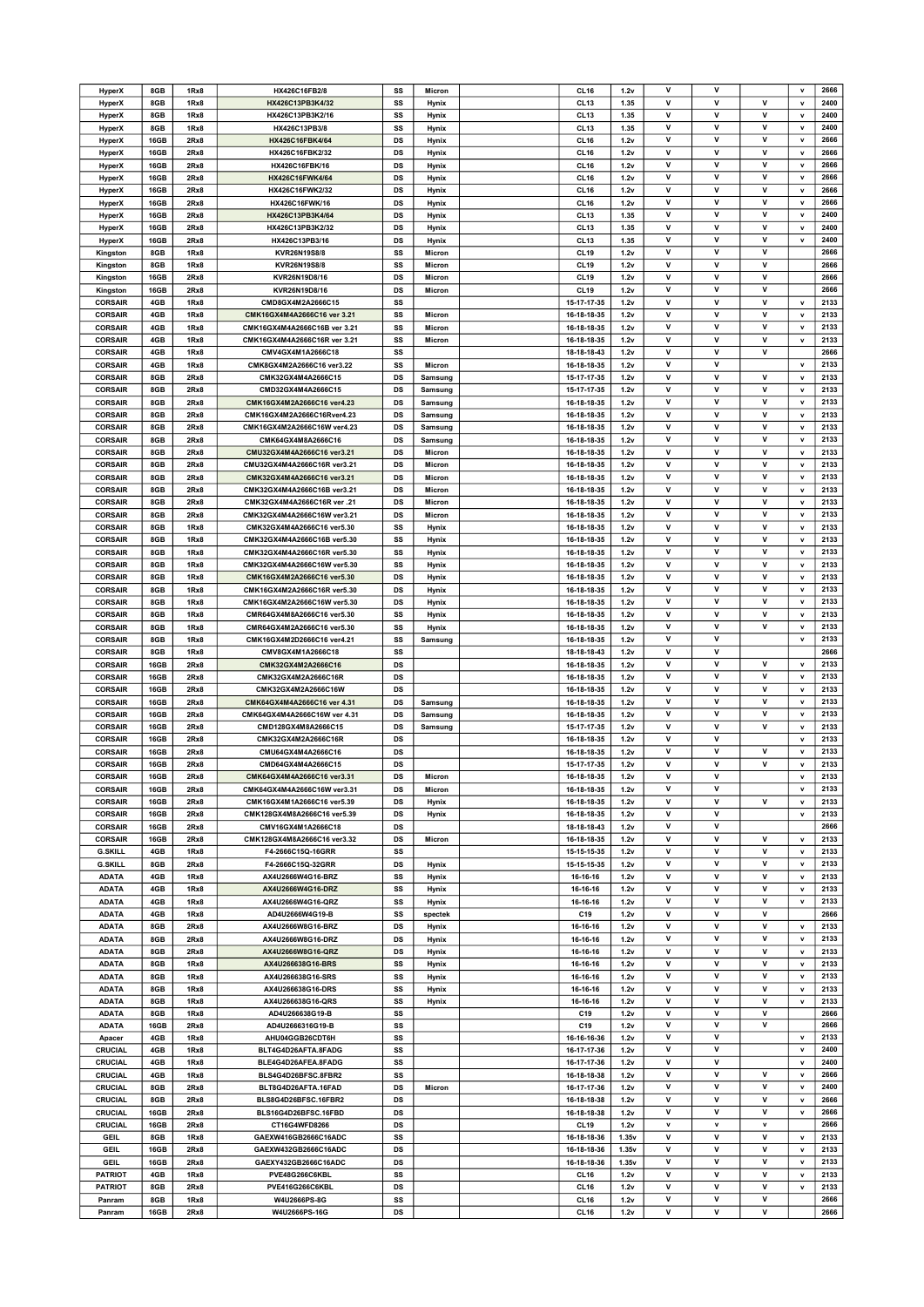| <b>KLEVV</b> | 4GB         | 1Rx8 | KM4Z4GX1N-2666-15-15-15-35-1 | SS        |                     | 15-15-15-35 | 1.2v | $\mathsf{v}$ | $\mathsf{v}$ |   | $\mathbf{v}$ | 2400 |
|--------------|-------------|------|------------------------------|-----------|---------------------|-------------|------|--------------|--------------|---|--------------|------|
| <b>KLEVV</b> | 16GB        | 2Rx8 | KM4Z16X1N-2666-15-15-15-35-1 | <b>DS</b> |                     | 15-15-15-35 | 1.2v | v            | $\mathbf v$  | v | $\mathbf v$  | 2400 |
| Team         | 4GB         | 1Rx8 | TLRED416G2666HC15BQC01       | SS        |                     | 15-17-17-35 | 1.2v | v            | v            | v | $\mathbf v$  | 2133 |
| Team         | 4GB         | 1Rx8 | TDGED416G2666HC15BQC01       | SS        |                     | 15-17-17-35 | 1.2v | v            | v            | v | $\mathbf v$  | 2133 |
| Team         | 4GB         | 1Rx8 | TLRED48G2666HC15BDC01        | SS        |                     | 15-17-17-35 | 1.2v | v            | v            | v | $\mathbf v$  | 2133 |
| Team         | 4GB         | 1Rx8 | TDGED48G2666HC15BDC01        | SS        |                     | 15-17-17-35 | 1.2v | $\mathsf{v}$ | v            | v | $\mathbf{v}$ | 2133 |
| Team         | 4GB         | 1Rx8 | TED416G2666C19QC01           | SS        |                     | 19-19-19-43 | 1.2v | $\mathsf{v}$ | v            | v |              | 2666 |
| Team         | 4GB         | 1Rx8 | TED48G2666C19DC01            | SS        |                     | 19-19-19-43 | 1.2v | v            | $\mathbf v$  | v |              | 2666 |
| Team         | 4GB         | 1Rx8 | TED44G2666C1901              | SS        |                     | 19-19-19-43 | 1.2v | $\mathsf{v}$ | v            | v |              | 2666 |
| Team         | 8GB         | 2Rx8 | TLRED432G2666HC15BQC01       | <b>DS</b> |                     | 15-17-17-35 | 1.2v | v            | v            | v | $\mathbf v$  | 2133 |
| Team         | 8GB         | 2Rx8 | TDGED432G2666HC15BQC01       | <b>DS</b> |                     | 15-17-17-35 | 1.2v | $\mathsf{v}$ | v            | v | $\mathbf v$  | 2133 |
| Team         | 8GB         | 2Rx8 | THRD432G2666HC15BQC01        | <b>DS</b> |                     | 15-17-17-35 | 1.2v | $\mathsf{v}$ | $\mathbf v$  | v | $\mathbf{v}$ | 2133 |
| Team         | 8GB         | 2Rx8 | THWD432G2666HC15BQC01        | <b>DS</b> |                     | 15-17-17-35 | 1.2v | v            | v            | v | $\mathbf v$  | 2133 |
| Team         | 8GB         | 2Rx8 | THBD432G2666HC15BQC01        | <b>DS</b> |                     | 15-17-17-35 | 1.2v | $\mathsf{v}$ | $\mathbf v$  | v | $\mathbf v$  | 2133 |
| Team         | 8GB         | 2Rx8 | TLRED416G2666HC15BDC01       | <b>DS</b> |                     | 15-17-17-35 | 1.2v | $\mathsf{v}$ | $\mathbf v$  | v | $\mathbf v$  | 2133 |
| Team         | 8GB         | 2Rx8 | TDGED416G2666HC15BDC01       | DS        |                     | 15-17-17-35 | 1.2v | v            | v            | v | $\mathbf v$  | 2133 |
| Team         | 8GB         | 2Rx8 | THRD416G2666HC15BDC01        | <b>DS</b> |                     | 15-17-17-35 | 1.2v | $\mathsf{v}$ | v            | v | $\mathbf v$  | 2133 |
| Team         | 8GB         | 2Rx8 | THWD416G2666HC15BDC01        | <b>DS</b> |                     | 15-17-17-35 | 1.2v | $\mathsf{v}$ | v            | v | $\mathbf v$  | 2133 |
| Team         | 8GB         | 2Rx8 | THBD416G2666HC15BDC01        | DS        |                     | 15-17-17-35 | 1.2v | $\mathsf{v}$ | v            | v | $\mathbf v$  | 2133 |
| Team         | 8GB         | 1Rx8 | TED432G2666C19QC01           | SS        |                     | 19-19-19-43 | 1.2v | $\mathsf{v}$ | v            | v |              | 2666 |
| Team         | 8GB         | 1Rx8 | TED416G2666C19DC01           | SS        |                     | 19-19-19-43 | 1.2v | $\mathsf{v}$ | v            | v |              | 2666 |
| Team         | 8GB         | 1Rx8 | TED48G2666C1901              | SS        |                     | 19-19-19-43 | 1.2v | v            | v            | v |              | 2666 |
| Team         | 16GB        | 2Rx8 | THRD464G2666HC15BQC01        | <b>DS</b> |                     | 15-17-17-35 | 1.2v | $\mathsf{v}$ | v            | v | $\mathbf{v}$ | 2133 |
| Team         | 16GB        | 2Rx8 | THWD464G2666HC15BQC01        | DS        |                     | 15-17-17-35 | 1.2v | $\mathsf{v}$ | v            | v | $\mathbf v$  | 2133 |
| Team         | 16GB        | 2Rx8 | THBD464G2666HC15BQC01        | <b>DS</b> |                     | 15-17-17-35 | 1.2v | v            | v            | v | $\mathbf v$  | 2133 |
| Team         | 16GB        | 2Rx8 | THRD432G2666HC15BDC01        | <b>DS</b> |                     | 15-17-17-35 | 1.2v | $\mathsf{v}$ | v            | v | $\mathbf{v}$ | 2133 |
| Team         | 16GB        | 2Rx8 | THWD432G2666HC15BDC01        | <b>DS</b> |                     | 15-17-17-35 | 1.2v | v            | v            | v | $\mathbf v$  | 2133 |
| Team         | 16GB        | 2Rx8 | THBD432G2666HC15BDC01        | <b>DS</b> |                     | 15-17-17-35 | 1.2v | v            | v            | v | $\mathbf v$  | 2133 |
| Team         | 16GB        | 2Rx8 | TED464G2666C19QC01           | <b>DS</b> |                     | 19-19-19-43 | 1.2v | $\mathsf{v}$ | v            | v |              | 2666 |
| Team         | <b>16GB</b> | 2Rx8 | TED432G2666C19DC01           | <b>DS</b> |                     | 19-19-19-43 | 1.2v | v            | v            | v |              | 2666 |
| Team         | 16GB        | 2Rx8 | TED416G2666C1901             | <b>DS</b> |                     | 19-19-19-43 | 1.2v | v            | v            | v |              | 2666 |
|              |             |      |                              |           | <b>DDR4 2400MHz</b> |             |      |              |              |   |              |      |

|                        |                | # of Ranks       |                            | SS/DS     | <b>Chip Brand</b> |           |                  |                |                         | <b>Memory socket support</b> |                         | <b>XMP</b>   | <b>Native</b> |
|------------------------|----------------|------------------|----------------------------|-----------|-------------------|-----------|------------------|----------------|-------------------------|------------------------------|-------------------------|--------------|---------------|
| <b>Module Supplier</b> | <b>Density</b> | x DRAM<br>device | Module P/N.                |           |                   | Chip P/N. | <b>Timing</b>    | <b>Voltage</b> | $\overline{\mathbf{1}}$ | $\mathbf{2}$                 | $\overline{\mathbf{4}}$ |              |               |
| <b>HyperX</b>          | 8GB            | 2Rx8             | HX424C15FB/8               | DS        | <b>SKhynix</b>    |           | C15              | 1.2v           | v                       | v                            | ۷                       | $\mathbf v$  | 2133          |
| <b>HyperX</b>          | 8GB            | 1Rx8             | HX424C15FB2K4/32           | SS        |                   |           | C <sub>15</sub>  | 1.2v           | v                       | v                            |                         | $\mathbf{v}$ | 2133          |
| <b>HyperX</b>          | 8GB            | 1Rx8             | HX424C15FB2K2/16           | SS        |                   |           | C15              | 1.2v           | $\mathbf{v}$            | $\mathbf v$                  |                         | $\mathbf{v}$ | 2133          |
| HyperX                 | 8GB            | 1Rx8             | HX424C15FB2/8              | SS        |                   |           | C15              | 1.2v           | v                       | v                            |                         | $\mathsf{v}$ | 2133          |
| <b>HyperX</b>          | 16GB           | 2Rx8             | HX424C15FBK4/64            | DS        |                   |           | C15              | 1.2v           | $\mathsf{v}$            | $\mathsf{v}$                 | v                       | $\mathbf v$  | 2133          |
|                        | 16GB           | 2Rx8             |                            | DS        |                   |           | C15              |                | V                       | v                            | $\mathsf{v}$            |              | 2133          |
| <b>HyperX</b>          |                |                  | HX424C15FBK2/32            |           |                   |           |                  | 1.2v           | v                       |                              | v                       | $\mathsf{v}$ |               |
| <b>HyperX</b>          | 16GB           | 2Rx8             | HX424C15FB/16              | DS        |                   |           | C15              | 1.2v           |                         | v                            |                         | $\mathbf v$  | 2133          |
| Kingston               | 4GB            | 1Rx8             | <b>KVR24N17S8/4</b>        | SS        | Micron            |           | <b>CL17</b>      | 1.2v           | V                       | v                            |                         |              | 2400          |
| Kingston               | 8GB            | 2Rx8             | KVR24N17D8/8               | DS        | Micron            |           | <b>CL17</b>      | 1.2v           |                         |                              | v                       |              | 2400          |
| Kingston               | 8GB            | 1Rx8             | <b>KVR24N17S8/8</b>        | SS        | Micron            |           | <b>CL17</b>      | 1.2v           | $\mathsf{v}$            | $\mathbf{v}$                 | $\mathbf v$             |              | 2400          |
| Kingston               | 16GB           | 2Rx8             | KVR24N17D8/16              | DS        | Micron            |           | CL <sub>17</sub> | 1.2v           | v                       | v                            | v                       |              | 2400          |
| <b>CORSAIR</b>         | 4GB            | 1Rx8             | CMK16GX4M4A2400C14         | SS        | Samsung           |           | 14-16-16-31      | 1.2v           | $\overline{\mathsf{v}}$ | v                            | $\mathsf{v}$            | $\mathbf{v}$ | 2133          |
| <b>CORSAIR</b>         | 4GB            | 1Rx8             | CMK16GX4M4A2400C14B        | SS        | Samsung           |           | 14-16-16-31      | 1.2v           | v                       | V                            | ٧                       | $\mathsf{v}$ | 2133          |
| <b>CORSAIR</b>         | 4GB            | 1Rx8             | CMK16GX4M4A2400C14R        | SS        | Samsung           |           | 14-16-16-31      | 1.2v           | v                       | v                            | v                       | $\mathbf v$  | 2133          |
| <b>CORSAIR</b>         | 4GB            | 1Rx8             | CMD16GX4M4A2400C14         | SS        | Samsung           |           | 14-16-16-31      | 1.2v           | $\mathsf{v}$            | V                            |                         | $\mathbf v$  | 2133          |
| <b>CORSAIR</b>         | 4GB            | 1Rx8             | CMK8GX4M2D2400C14 ver3.11  | SS        | Micron            |           | 14-16-16-31      | 1.2v           | v                       | v                            |                         | $\mathbf v$  | 2133          |
| <b>CORSAIR</b>         | 8GB            | 2Rx8             | CMK32GX4M4A2400C14         | DS        | Samsung           |           | 14-16-16-31      | 1.2v           |                         |                              | v                       | $\mathbf v$  | 2133          |
| <b>CORSAIR</b>         | 8GB            | 2Rx8             | CMK32GX4M4A2400C14B        | <b>DS</b> | Samsung           |           | 14-16-16-31      | 1.2v           |                         |                              | v                       | $\mathbf v$  | 2133          |
| <b>CORSAIR</b>         | 8GB            | 2Rx8             | CMK32GX4M4A2400C14R        | DS        | Samsung           |           | 14-16-16-31      | 1.2v           |                         |                              | $\mathsf{v}$            | $\mathbf{v}$ | 2133          |
| <b>CORSAIR</b>         | 8GB            | 1Rx8             | CMD64GX4M8A2400C14 ver4.24 | SS        | Samsung           |           | 14-16-16-31      | 1.2v           |                         |                              | v                       | $\mathbf v$  | 2133          |
| <b>CORSAIR</b>         | 8GB            | 2Rx8             | CMK64GX4M8A2400C14         | <b>DS</b> |                   |           | 14-16-16-31      | 1.2v           | $\mathsf{v}$            | $\mathsf{v}$                 | $\mathsf{v}$            | $\mathbf{v}$ | 2133          |
| <b>CORSAIR</b>         | 8GB            | 2Rx8             | CMK32GX4M4A2400C16         | SS        |                   |           | 16-16-16-39      | 1.2v           | v                       | v                            | v                       | $\mathbf v$  | 2133          |
| <b>CORSAIR</b>         | 8GB            | 2Rx8             | CMK32GX4M4A2400C16R        | SS        |                   |           | 16-16-16-39      | 1.2v           | v                       | v                            | $\mathsf{v}$            | $\mathbf v$  | 2133          |
| <b>CORSAIR</b>         | 8GB            | 1Rx8             | CMK16GX4M2A2400C16         | SS        |                   |           | 16-16-16-39      | 1.2v           | v                       | v                            |                         | $\mathbf v$  | 2133          |
| <b>CORSAIR</b>         | 8GB            | 1Rx8             | CMK16GX4M2A2400C16R        | SS        |                   |           | 16-16-16-39      | 1.2v           | v                       | $\mathsf{v}$                 |                         | $\mathbf v$  | 2133          |
| <b>CORSAIR</b>         | 8GB            | 2Rx8             | CMD32GX4M4A2400C12         | <b>DS</b> |                   |           | 12-14-14-28      | 1.2v           | v                       | $\mathsf{v}$                 | $\mathsf{v}$            | $\mathbf v$  | 2133          |
| <b>CORSAIR</b>         | 8GB            | 2Rx8             | CMK32GX4M4A2400C12         | <b>DS</b> |                   |           | 12-14-14-28      | 1.2v           | V                       | $\mathsf{v}$                 | $\mathsf{v}$            | $\mathbf{v}$ | 2133          |
| <b>CORSAIR</b>         | 8GB            | 1Rx8             | CMK16GX4M2Z2400C16 ver3.31 | SS        | Micron            |           | 16-16-16-39      | 1.2v           | v                       | $\mathsf{v}$                 | $\mathsf{v}$            |              | 2133          |
| <b>CORSAIR</b>         | 8GB            | 1Rx8             | CMK16GX4M2A2400C16 ver5.30 | SS        | Hynix             |           | 16-16-16-39      | 1.2v           | v                       | $\mathsf{v}$                 |                         | $\mathbf v$  | 2133          |
| <b>CORSAIR</b>         | 8GB            | 1Rx8             | CMK32GX4M4A2400C14 ver3.31 | SS        | Micron            |           | 14-16-16-31      | 1.2v           | v                       | $\mathsf{v}$                 | v                       | $\mathbf v$  | 2133          |
| <b>CORSAIR</b>         | 8GB            | 1Rx8             | CMK16GX4M2D2400C14 ver4.21 | SS        | Samsung           |           | 14-16-16-31      | 1.2v           | v                       | $\mathsf{v}$                 |                         | $\mathsf{v}$ | 2133          |
| <b>CORSAIR</b>         | 16GB           | 2Rx8             | CMK128GX4M8A2400C14        | DS        |                   |           | 14-16-16-31      | 1.2v           | v                       | v                            |                         | $\mathsf{v}$ | 2133          |
| <b>CORSAIR</b>         | 16GB           | 2Rx8             | CMK64GX4M4A2400C14         | DS        |                   |           | 14-16-16-31      | 1.2v           | v                       | v                            | $\mathsf{v}$            | $\mathbf v$  | 2133          |
| <b>CORSAIR</b>         | 16GB           | 2Rx8             | CMD128GX4M8A2400C14        | DS        |                   |           | 14-16-16-31      | 1.2v           | V                       | v                            | v                       | $\mathbf{v}$ | 2133          |
| <b>CORSAIR</b>         | 16GB           | 2Rx8             | CMK64GX4M4A2400C16 ver3.32 | <b>DS</b> | Micron            |           | 16-16-16-39      | 1.2v           | v                       | v                            | v                       | $\mathbf v$  | 2133          |
| <b>G.SKILL</b>         | 4GB            | 1Rx8             | F4-2400C15Q-16GRR          | SS        | Micron            |           | 15-15-15-35      | 1.2v           | v                       | $\mathsf{v}$                 |                         | $\mathbf v$  | 2133          |
| <b>G.SKILL</b>         | 8GB            | 2Rx8             | F4-2400C15Q-32GRR          | DS        | Micron            |           | 15-15-15-35      | 1.2v           | v                       | $\mathsf{v}$                 | $\mathsf{v}$            | $\mathsf{v}$ | 2133          |
| <b>G.SKILL</b>         | 8GB            | 2Rx8             | F4-2400C15Q2-64GRK         | DS        |                   |           | 15-15-15-35      | 1.2v           | v                       | $\mathsf{v}$                 | $\mathsf{v}$            | $\mathsf{v}$ | 2133          |
| <b>G.SKILL</b>         | 8GB            | 1Rx8             | F4-2400C17S-8GDB           | SS        |                   |           | 17-17-17-39      |                | v                       | v                            | ٧                       |              | 2400          |
| <b>ADATA</b>           | 4GB            | 1Rx8             | AD4U2400W4G17-B            | SS        |                   |           |                  | 1.2v<br>1.2v   | v                       | $\mathsf{v}$                 | $\mathsf{v}$            |              | 2400          |
|                        | 8GB            | 2Rx8             | AX4U2400W8G16-BRD          | DS        | Hynix             |           |                  | 1.2v           | v                       | V                            | $\mathsf{v}$            | $\mathbf{v}$ | 2133          |
| <b>ADATA</b>           |                |                  |                            |           | Hynix             |           | 16-16-16         |                | v                       | V                            | v                       | $\mathbf v$  | 2133          |
| <b>ADATA</b>           | 8GB            | 2Rx8             | AX4U2400W8G16-DRD          | DS        | Hynix             |           | 16-16-16         | 1.2v           |                         |                              |                         |              |               |
| <b>ADATA</b>           | 8GB            | 2Rx8             | AX4U2400W8G16-QRD          | DS        | Hynix             |           | 16-16-16         | 1.2v           | v                       | $\mathsf{v}$                 | v                       | $\mathsf{v}$ | 2133          |
| <b>ADATA</b>           | 8GB            | 1Rx8             | AX4U240038G16-BRZ          | SS        | Hynix             |           | 16-16-16         | 1.2v           | v                       | $\mathsf{v}$                 | $\mathsf{v}$            | $\mathbf v$  | 2133          |
| <b>ADATA</b>           | 8GB            | 1Rx8             | AX4U240038G16-DRZ          | SS        | Hynix             |           | 16-16-16         | 1.2v           | v                       | $\mathsf{v}$                 | $\mathsf{v}$            | $\mathbf v$  | 2133          |
| <b>ADATA</b>           | 8GB            | 1Rx8             | AX4U240038G16-QRZ          | SS        | Hynix             |           | 16-16-16         | 1.2v           | v                       | $\mathsf{v}$                 | $\mathsf{v}$            | $\mathbf v$  | 2133          |
| <b>ADATA</b>           | 8GB            | 2Rx8             | AX4U2400W8G16-BRZ          | DS        |                   |           | 16-16-16         | 1.2v           | $\mathsf{v}$            | $\mathsf{v}$                 | $\mathbf v$             | $\mathbf{v}$ | 2133          |
| <b>ADATA</b>           | 8GB            | 2Rx8             | AX4U2400W8G16-DRZ          | DS        |                   |           | 16-16-16         | 1.2v           | v                       | $\mathsf{v}$                 | v                       | v            | 2133          |
| <b>ADATA</b>           | 8GB            | 2Rx8             | AX4U2400W8G16-QRZ          | DS        |                   |           | 16-16-16         | 1.2v           | v                       | $\mathbf v$                  | $\mathsf{v}$            | $\mathbf{v}$ | 2133          |
| <b>ADATA</b>           | 16GB           | 2Rx8             | AX4U2400316G16-BRZ         | DS        | Hynix             |           | 16-16-16         | 1.2v           | v                       | v                            | v                       | $\mathbf v$  | 2133          |
| <b>ADATA</b>           | 16GB           | 2Rx8             | AX4U2400316G16-DRZ         | DS        | Hynix             |           | 16-16-16         | 1.2v           | v                       | $\mathsf{v}$                 | $\mathbf v$             | $\mathbf v$  | 2133          |
| <b>ADATA</b>           | 16GB           | 2Rx8             | AX4U2400316G16-QRZ         | DS        | Hynix             |           | 16-16-16         | 1.2v           | V                       | $\mathsf{v}$                 | v                       | $\mathbf v$  | 2133          |
| <b>ADATA</b>           | 16GB           | 2Rx8             | AX4U2400316G16-BRD         | DS        | Hynix             |           | 16-16-16         | 1.2v           | v                       | $\mathbf v$                  | $\mathsf{v}$            | $\mathbf v$  | 2133          |
| <b>ADATA</b>           | 16GB           | 2Rx8             | AX4U2400316G16-DRD         | DS        | Hynix             |           | 16-16-16         | 1.2v           | v                       | v                            | $\mathsf{v}$            | $\mathbf v$  | 2133          |
| <b>ADATA</b>           | 16GB           | 2Rx8             | AX4U2400316G16-QRD         | DS        | Hynix             |           | 16-16-16         | 1.2v           | v                       | v                            | $\mathsf{v}$            | $\mathbf v$  | 2133          |
| Apacer                 | 8GB            | 2Rx8             | AU08GGB24CETBGC            | DS        |                   |           | <b>CL17</b>      | 1.2v           | v                       | v                            | $\mathsf{v}$            |              | 2400          |
| Apacer                 | 8GB            | 1Rx8             | AHU08GGB24CDU7G            | SS        |                   |           | 16-16-16-36      | 1.2v           | $\mathbf{v}$            | v                            |                         | $\mathbf{v}$ | 2133          |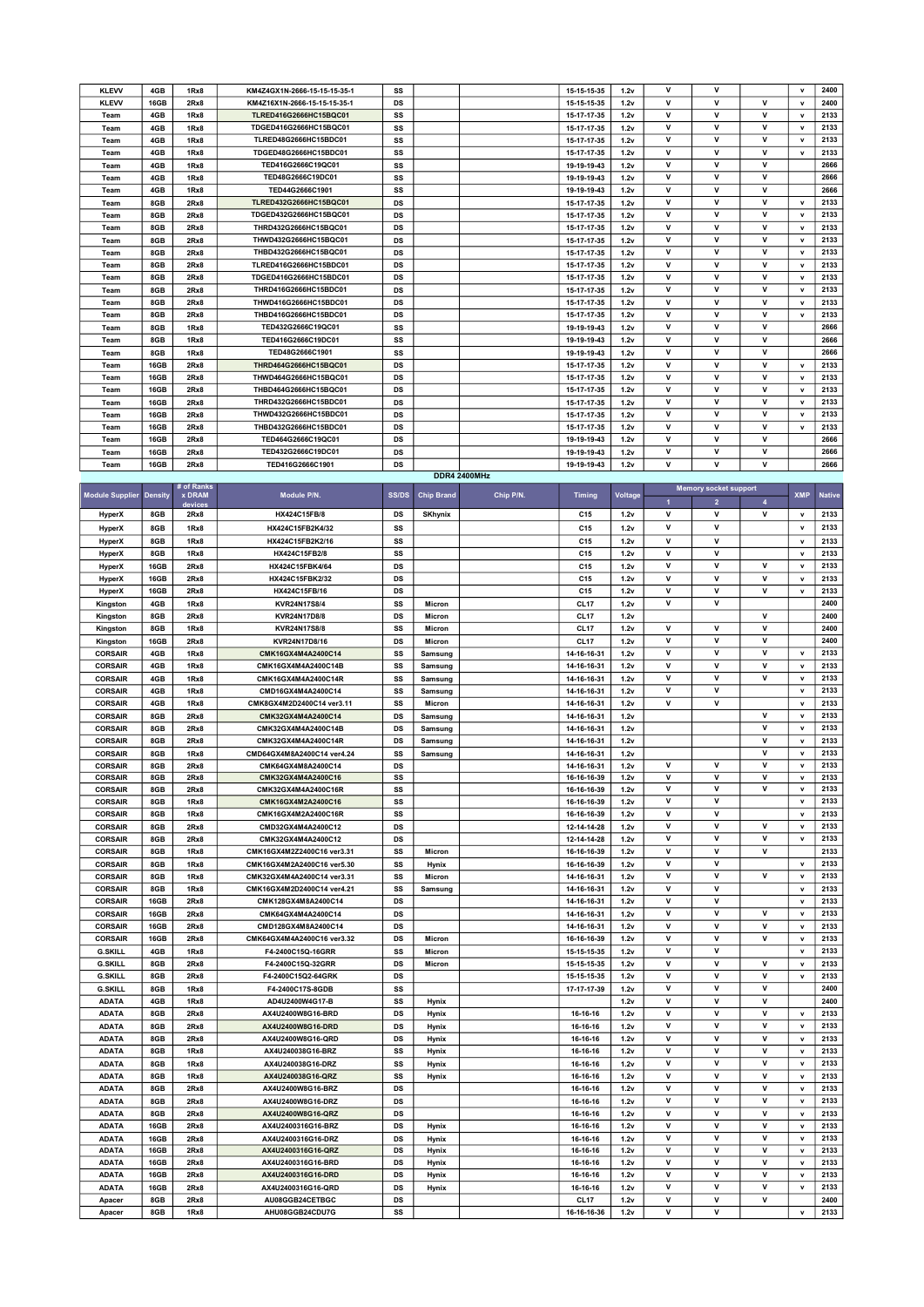| Apacer                 |                |               |                                |              |                   |                     |                  |         |                |                              |                         |              |               |
|------------------------|----------------|---------------|--------------------------------|--------------|-------------------|---------------------|------------------|---------|----------------|------------------------------|-------------------------|--------------|---------------|
|                        | 8GB            | 1Rx8          | AU08GGB24CEYBGC                | SS           |                   |                     | <b>CL17</b>      | 1.2v    | v              | v                            | v                       | $\mathbf v$  | 2400          |
| Apacer                 | 8GB            | 1Rx8          | AHU08GGB24CDU7S (EK.08G2T.GEJ) | SS           |                   |                     | 16-16-16-36      | 1.2v    | v              | v                            |                         | $\mathbf v$  | 2400          |
| CRUCIAL                | 8GB            | 2Rx8          | BLS8G4D240FSB.16FARG           | DS           | Micron            |                     | 16-16-16-39      | 1.2v    | v              | v                            | v                       | $\mathsf{v}$ | 2400          |
| CRUCIAL                | 8GB            | 2Rx8          | BLS8G4D240FSA.16FARG           | DS           | Micron            |                     | 16-16-16-39      | 1.2v    | v              | ۷                            |                         | $\mathbf v$  | 2400          |
| CRUCIAL                | 8GB            | 1Rx8          | CT8G4DFS824A.8FB1              | SS           | Micron            |                     | <b>CL17</b>      | 1.2v    | v              | v                            | v                       |              | 2400          |
| CRUCIAL                | 8GB            | 2Rx8          | CT8G4WFD824A.18FB1             | DS           | Micron            |                     | <b>CL17</b>      | 1.2v    | v              | v                            | V                       |              | 2400          |
| CRUCIAL                | 8GB            | 2Rx8          | BLS8G4D240FSB.16FAR            | DS           | Micron            |                     | 16-16-16-39      | 1.2v    | v              | v                            | ٧                       | $\mathbf v$  | 2400          |
| CRUCIAL                | 16GB           | 2Rx8          | BLS16G4D240FSB.16FAD           | DS           | Micron            |                     | 16-16-16-39      | 1.2v    | v              | v                            | ٧                       | $\mathsf{v}$ | 2400          |
|                        |                |               |                                |              |                   |                     |                  |         | v              |                              | v                       |              |               |
| CRUCIAL                | 16GB           | 2Rx8          | CT16G4DFD824A.16FB1            | DS           | Micron            |                     | <b>CL17</b>      | 1.2v    |                | v                            |                         |              | 2400          |
| CRUCIAL                | 16GB           | 2Rx8          | CT16G4WFD824A.18FB1            | DS           | Micron            |                     | <b>CL17</b>      | 1.2v    | v              | v                            |                         |              | 2400          |
| GEIL                   | 4GB            | 1Rx8          | GPR48GB2400C16DC               | SS           |                   |                     | 16-16-16-36      | 1.2v    | v              | V                            |                         | $\mathsf{v}$ | 2133          |
| GEIL                   | 8GB            | 2Rx8          | GPR432GB2400C15QC              | DS           |                   |                     | 15-15-15-35      | 1.2v    | v              | V                            | v                       | $\mathbf v$  | 2133          |
| <b>GEIL</b>            | 8GB            | 1Rx16         | GFY416GB2400C16DC              | SS           |                   |                     | 16-16-16-36      | 1.2v    | v              | v                            | v                       | $\mathbf v$  | 2133          |
| GEIL                   | 8GB            | 1Rx8          | GAPB416GB2400C16DC             | SS           |                   |                     | 16-16-16-36      | 1.2v    | v              | ۷                            | ۷                       | $\mathsf{v}$ | 2133          |
| GALAX                  | 4GB            | 1Rx8          | GAM4BXLBS240016JE164C          | SS           |                   |                     | 16-16-16-36      | 1.2v    | v              | v                            |                         | $\mathbf v$  | 2133          |
|                        |                |               |                                |              |                   |                     |                  |         | $\mathsf{v}$   | $\mathsf{v}$                 |                         | $\mathbf{v}$ |               |
| <b>GALAX</b>           | 4GB            | 1Rx8          | HOF4BLBM240012FD041C           | SS           |                   |                     | 12-12-12-28      | 1.35v   |                |                              |                         |              | 2133          |
| <b>KLEVV</b>           | 4GB            | 1Rx8          | KM4B4GX1N-2400-15-15-15-35-0   | SS           |                   |                     | 15-15-15-35      | 1.2v    | ٧              | ۷                            | ۷                       | $\mathsf{v}$ | 2400          |
| <b>KLEVV</b>           | 4GB            | 1Rx8          | KM4Z4GX1N-2400-15-15-15-35-1   | SS           |                   |                     | 15-15-15-35      | 1.2v    | v              | v                            | ٧                       | $\mathbf v$  | 2400          |
| <b>KLEVV</b>           | 8GB            | 1Rx8          | KM4B8GX1N-2400-15-15-15-35-0   | SS           |                   |                     | 15-15-15-35      | 1.2v    | v              | v                            |                         | $\mathbf v$  | 2400          |
| <b>KLEVV</b>           | 8GB            | 1Rx8          | KM4Z8GX1N-2400-15-15-15-35-1   | SS           |                   |                     | 15-15-15-35      | 1.2v    | ٧              | ۷                            | ٧                       | $\mathsf{v}$ | 2400          |
| <b>KLEVV</b>           | 16GB           | 2Rx8          | KM4B16X1N-2400-15-15-15-35-0   | DS           |                   |                     | 15-15-15-35      | 1.2v    | ٧              | v                            | ٧                       | $\mathbf v$  | 2400          |
| <b>KLEVV</b>           | 16GB           | 2Rx8          | KM4Z16X1N-2400-15-15-15-35-0   | DS           |                   |                     | 15-15-15-35      | 1.2v    | v              | $\mathsf{v}$                 | V                       | V            | 2400          |
|                        |                |               |                                |              |                   |                     |                  |         |                |                              |                         |              |               |
| <b>KINGMAX</b>         | 4GB            | 1Rx16         | GLLF62F-DAKZIG CLBU Z11C       | SS           | <b>Spectek</b>    |                     | 17-17-17-39      | 1.2v    | ٧              | ۷                            | v                       |              | 2400          |
| <b>KINGMAX</b>         | 4GB            | 1Rx16         | GLLF62F-DAKZIG CLBU Z11B       | SS           | <b>Spectek</b>    |                     | 17-17-17-39      | 1.2v    | ٧              | v                            | v                       |              | 2400          |
| <b>KINGMAX</b>         | 16GB           | 2Rx8          | GLLH22F-18KIIA CFBU2 Z11B      | DS           | <b>Spectek</b>    |                     | 17-17-17-39      | 1.2v    | v              | v                            | v                       |              | 2400          |
| <b>PATRIOT</b>         | 4GB            | 1Rx8          | PVE48G240C5KRD                 | SS           |                   |                     | <b>CL15</b>      | 1.2v    | ٧              | v                            | v                       | $\mathbf v$  | 2133          |
| <b>PATRIOT</b>         | 8GB            | 1Rx8          | PVE416G240C5KRD                | SS           |                   |                     | <b>CL15</b>      | 1.2v    | V              | v                            | $\mathsf{v}$            | $\mathbf v$  | 2133          |
| <b>PATRIOT</b>         | 8GB            | 1Rx8          | PSD48G240081                   | SS           |                   |                     | CL <sub>17</sub> | 1.2v    | v              | v                            | v                       |              | 2400          |
| <b>PATRIOT</b>         | 16GB           | 2Rx8          | PSD416G24002                   | DS           |                   |                     | <b>CL17</b>      | 1.2v    | $\mathsf{v}$   | $\mathsf{v}$                 | v                       |              | 2400          |
|                        |                |               |                                |              |                   |                     |                  |         |                |                              |                         |              |               |
| Team                   | 8GB            | 2Rx8          | TED432G2400C16QC01             | DS           |                   |                     | 16-16-16-39      | 1.2v    | v              | v                            | v                       |              | 2400          |
| Team                   | 8GB            | 2Rx8          | TPRD432G2400HC16QC01           | DS           |                   |                     | 16-16-16-39      | 1.2v    | v              | v                            | v                       |              | 2400          |
| Team                   | 8GB            | 2Rx8          | TPD432G2400HC16QC01            | DS           |                   |                     | 16-16-16-39      | 1.2v    | ٧              | ۷                            | ٧                       |              | 2400          |
| Team                   | 8GB            | 2Rx8          | TED416G2400C16DC01             | DS           |                   |                     | 16-16-16-39      | 1.2v    | V              | v                            | v                       |              | 2400          |
| Team                   | 8GB            | 2Rx8          | TPRD416G2400HC16DC01           | DS           |                   |                     | 16-16-16-39      | 1.2v    | v              | v                            | v                       |              | 2400          |
| Team                   | 8GB            | 2Rx8          | TPD416G2400HC16DC01            | DS           |                   |                     | 16-16-16-39      | 1.2v    | v              | v                            | v                       |              | 2400          |
|                        | 8GB            | 2Rx8          |                                | DS           |                   |                     | 16-16-16-39      |         | V              | v                            | v                       |              | 2400          |
| Team                   |                |               | TED48G2400C1601                |              |                   |                     |                  | 1.2v    |                |                              |                         |              |               |
| Team                   | 8GB            | 2Rx8          | TPRD48G2400HC1601              | DS           |                   |                     | 16-16-16-39      | 1.2v    | v              | ۷                            | v                       |              | 2400          |
| Team                   | 8GB            | 2Rx8          | TPD48G2400HC1601               | DS           |                   |                     | 16-16-16-39      | 1.2v    | $\mathsf{v}$   | $\mathsf{v}$                 | v                       |              | 2400          |
| Team                   | 8GB            | 2Rx8          | TDTRD416G2400HC15ADC01         | DS           |                   |                     | 15-15-15-35      | 1.2v    | ٧              | v                            | V                       | $\mathsf{v}$ | 2133          |
| Team                   | 8GB            | 2Rx8          | TDTWD416G2400HC15ADC01         | DS           |                   |                     | 15-15-15-35      | 1.2v    | v              | v                            | v                       | $\mathbf v$  | 2133          |
| Team                   | 8GB            | 2Rx8          | TDTBD416G2400HC15ADC01         | DS           |                   |                     | 15-15-15-35      | 1.2v    | $\mathsf{v}$   | v                            | v                       | $\mathbf v$  | 2133          |
| Team                   | 8GB            | 2Rx8          | TDTRD48G2400HC15A01            | DS           |                   |                     | 15-15-15-35      | 1.2v    | ٧              | v                            | ٧                       | $\mathsf{v}$ | 2133          |
| Team                   | 8GB            | 2Rx8          | TDTWD48G2400HC15A01            | DS           |                   |                     | 15-15-15-35      | 1.2v    | $\mathsf{v}$   | v                            | v                       | $\mathbf v$  | 2133          |
|                        |                |               |                                |              |                   |                     |                  |         |                |                              |                         |              |               |
| Team                   | 8GB            | 2Rx8          | TDTBD48G2400HC15A01            | DS           |                   |                     | 15-15-15-35      | 1.2v    | v              | $\mathsf{v}$                 | $\mathsf{v}$            | $\mathbf v$  | 2133          |
| Team                   | 8GB            | 1Rx8          | TLGD432G2400HC14QC01           | SS           |                   |                     | 14-16-16-31      | 1.2v    | ٧              | v                            | ٧                       | $\mathsf{v}$ | 2133          |
| Team                   | 8GB            | 1Rx8          | TLRED432G2400HC14QC01          | SS           |                   |                     | 14-16-16-31      | 1.2v    | v              | v                            | ٧                       | $\mathbf v$  | 2133          |
| Team                   | 8GB            | 1Rx8          | TLGD416G2400HC14DC01           | SS           |                   |                     | 14-16-16-31      | 1.2v    | $\mathsf{v}$   | $\mathsf{v}$                 | $\mathsf{v}$            | $\mathbf v$  | 2133          |
| Team                   | 8GB            | 1Rx8          | TLRED416G2400HC14DC01          | SS           |                   |                     | 14-16-16-31      | 1.2v    | v              | ۷                            | ٧                       | $\mathbf v$  | 2133          |
| Team                   | 8GB            | 1Rx8          | TLGD48G2400HC1401              | SS           |                   |                     | 14-16-16-31      | 1.2v    | v              | v                            | v                       | $\mathbf v$  | 2133          |
|                        |                |               | TLRED48G2400HC1401             |              |                   |                     |                  |         | v              | v                            | $\mathsf{v}$            | $\mathbf{v}$ | 2133          |
| Team                   | 8GB            | 1Rx8          |                                | SS           |                   |                     | 14-16-16-31      | 1.2v    |                |                              |                         |              |               |
|                        | 8GB            | 1Rx8          | TF3D48G24000HC15BBK            | SS           |                   |                     | 15-17-17-35      | 1.2v    | v              | ٧                            | ٧                       | $\mathbf v$  | 2133          |
| Team                   |                |               |                                |              |                   |                     |                  |         |                |                              |                         |              | 2400          |
| Team                   | 16GB           | 2Rx8          | TED464G2400C16QC01             | DS           |                   |                     | 16-16-16-39      | 1.2v    | v              | v                            |                         |              |               |
| Team                   | 16GB           | 2Rx8          | TPRD464G2400HC16QC01           | DS           |                   |                     | 16-16-16-39      | 1.2v    | v              | v                            |                         |              | 2400          |
| Team                   | 16GB           | 2Rx8          |                                | DS           |                   |                     | 16-16-16-39      | 1.2v    | V              | v                            |                         |              | 2400          |
| Team                   |                |               | TPD464G2400HC16QC01            |              |                   |                     |                  |         | v              | v                            |                         |              |               |
|                        | 16GB           | 2Rx8          | TED432G2400C16DC01             | DS           |                   |                     | 16-16-16-39      | 1.2v    | v              |                              |                         |              | 2400          |
| ı eam                  | 16GB           | ZRX8          | TPRD432G2400HC16DC01           | DS           |                   |                     | 16-16-16-39      | 1.2v    |                |                              |                         |              | 2400          |
| Team                   | 16GB           | 2Rx8          | TPD432G2400HC16DC01            | DS           |                   |                     | 16-16-16-39      | 1.2v    | v              | v                            |                         |              | 2400          |
| Team                   | 16GB           | 2Rx8          | TED416G2400C1601               | DS           |                   |                     | 16-16-16-39      | 1.2v    | ٧              | v                            |                         |              | 2400          |
| Team                   | 16GB           | 2Rx8          | TPRD416G2400HC1601             | DS           |                   |                     | 16-16-16-39      | 1.2v    | ٧              | v                            |                         |              | 2400          |
| Team                   | 16GB           | 2Rx8          | TPD416G2400HC1601              | DS           |                   |                     | 16-16-16-39      | 1.2v    | v              | v                            |                         |              | 2400          |
| Panram                 | 8GB            | 1Rx8          | PUD42400C158G4NJW              | SS           |                   |                     | <b>CL15</b>      | 1.2v    | v              | v                            | v                       |              | 2400          |
|                        |                |               |                                |              |                   |                     |                  |         |                |                              |                         |              |               |
| Samsung                | 4GB            | 1Rx16         | M378A5244CB0-CRC               | SS           |                   |                     |                  | 1.2v    | v              | v                            | ٧                       |              | 2400          |
| innodisk               | 8GB            | 2Rx8          | M4C0-8GSSMCSJ                  | DS           | Samsung           |                     |                  | 1.2v    | ٧              | v                            | ٧                       |              | 2400          |
| V-Color                | 8GB            | 2Rx8          | TD8G16C17-UH                   | DS           |                   |                     | <b>CL17</b>      | 1.2v    | ٧              | v                            | ٧                       |              | 2400          |
| V-Color                | 8GB            | 1Rx8          | TC48G24S817                    | SS           |                   |                     | <b>CL17</b>      | 1.2v    | v              | v                            | v                       |              | 2400          |
|                        |                |               |                                |              |                   | <b>DDR4 2133MHz</b> |                  |         |                |                              |                         |              |               |
|                        |                | ≢ of Ranks    |                                |              |                   |                     |                  |         |                | <b>Memory socket support</b> |                         |              |               |
| <b>Module Supplier</b> | <b>Density</b> | <b>x DRAM</b> | Module P/N.                    | <b>SS/DS</b> | <b>Chip Brand</b> | Chip P/N.           | <b>Timing</b>    | Voltage | $\overline{1}$ | $\overline{2}$               | $\overline{\mathbf{A}}$ | <b>XMP</b>   | <b>Native</b> |
|                        |                | devices       |                                |              |                   |                     |                  |         |                |                              |                         |              |               |
| <b>HyperX</b>          | 8GB            | 1Rx8          | HX421C14FB2K4/32               | SS           |                   |                     | <b>CL14</b>      | 1.2v    | ۷              | ۷                            |                         |              | v             |
| <b>HyperX</b>          | 8GB            | 1Rx8          | HX421C14FB2K2/16               | SS           |                   |                     | <b>CL14</b>      | 1.2v    | ٧              | v                            |                         |              | v             |
| <b>HyperX</b>          | 8GB            | 1Rx8          | HX421C14FB2/8                  | SS           |                   |                     | CL <sub>14</sub> | 1.2v    | V              | v                            |                         |              | v             |
| HyperX                 | 16GB           | 2Rx8          | HX421C14FBK4/64                | DS           |                   |                     | <b>CL14</b>      | 1.2v    | ۷              | v                            | ۷                       |              | v             |
| <b>HyperX</b>          | 16GB           | 2Rx8          | HX421C14FBK2/32                | DS           |                   |                     | <b>CL14</b>      | 1.2v    | ٧              | v                            | ٧                       |              | v             |
| <b>HyperX</b>          | 16GB           | 2Rx8          | HX421C14FB/16                  | DS           |                   |                     | <b>CL14</b>      | 1.2v    | V              | v                            | v                       |              | $\mathbf v$   |
|                        | 4GB            | 1Rx8          | KVR21E15S8/4                   | SS           | <b>SKhynix</b>    |                     | <b>CL15</b>      | 1.2v    | ٧              | v                            | v                       |              | v             |
| Kingston               |                |               |                                |              |                   |                     |                  |         |                |                              |                         |              |               |
| Kingston               | 8GB            | 2Rx8          | KVR21N15D8/8                   | DS           | <b>SKhynix</b>    |                     | <b>CL15</b>      | 1.2v    | v              | v                            | v                       |              | $\mathsf{v}$  |
| Kingston               | 8GB            | 2Rx8          | KVR21E15D8/8HA                 | DS           | <b>SKhynix</b>    |                     | <b>CL15</b>      | 1.2v    | V              | v                            | ٧                       |              | v             |
| Kingston               | 8GB            | 1Rx8          | KVR21N15S8/8                   | DS           | Micron            |                     | CL <sub>15</sub> | 1.2v    | ۷              | ۷                            | V                       |              | v             |
| Kingston               | 16GB           | 2Rx8          | KVR21N15D8/16                  | DS           | Micron            |                     | CL <sub>15</sub> | 1.2v    | v              | v                            | V                       |              | $\mathsf{v}$  |
| <b>CORSAIR</b>         | 4GB            | 1Rx8          | CMD16GX4M4B2133C10             | SS           |                   |                     | 10-12-12-31      | 1.35v   | V              | v                            | ٧                       |              | v             |
| <b>CORSAIR</b>         | 8GB            | 2Rx8          | CMK64GX4M8A2133C13             | DS           |                   |                     | 13-15-15-28      | 1.2v    | ۷              | v                            |                         |              | v             |
| <b>CORSAIR</b>         | 8GB            | 1Rx8          | CMV8GX4M1A2133C15-ESS          | SS           | Samsung           |                     | C15              | 1.2v    | v              | v                            | V                       |              | $\mathsf{v}$  |
|                        |                |               |                                |              |                   |                     |                  |         | V              | v                            | v                       |              | v             |
| <b>CORSAIR</b>         | 8GB            | 2Rx8          | CMD32GX4M4B2133C10             | DS           |                   |                     | 10-12-12-31      | 1.35v   |                |                              |                         |              |               |
| <b>CORSAIR</b>         | 16GB           | 2Rx8          | CMV16GX4M1A2133C15             | DS           |                   |                     | C15              | 1.2v    | ۷              | ۷                            | ۷                       |              | v             |
| <b>CORSAIR</b>         | 16GB           | 2Rx8          | CMK128GX4M8A2133C13            | DS           |                   |                     | 13-15-15-28      | 1.2v    | v              | v                            | ٧                       |              | $\mathsf{v}$  |
| <b>G.SKILL</b>         | 4GB            | 1Rx8          | F4-2133C15Q-16GRR              | SS           | Micron            |                     | 15-15-15-35      | 1.2v    | v              | v                            | ٧                       |              | v             |
| <b>G.SKILL</b>         | 8GB            | 2Rx8          | F4-2133C15Q-32GRR              | DS           | Micron            |                     | 15-15-15-35      | 1.2v    | ٧              | ٧                            | ٧                       |              | $\mathbf v$   |
| <b>G.SKILL</b>         | 8GB            | 1Rx8          | F4-2133C15S-8GIS               | SS           |                   |                     | 15-15-15-35      | 1.2v    | ٧              | v                            |                         |              | v             |

CRUCIAL 4GB 1Rx8 CT4G4WFS8213.9FA1 SS Micron CL15 1.2v V V V v CRUCIAL 4GB 1Rx8 CT4G4DFS8213.8FA2 SS Micron 1.2v V V V v